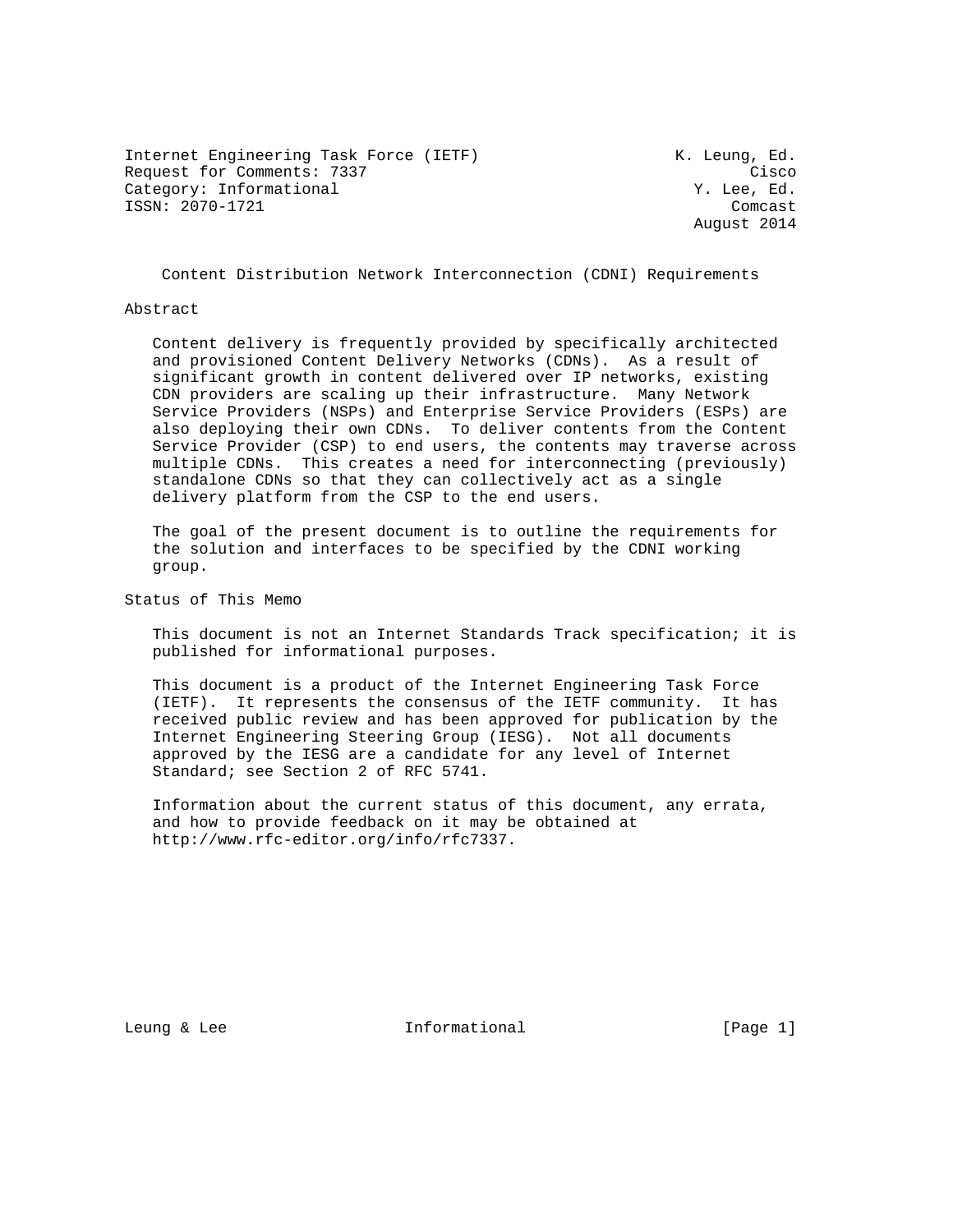### Copyright Notice

 Copyright (c) 2014 IETF Trust and the persons identified as the document authors. All rights reserved.

 This document is subject to BCP 78 and the IETF Trust's Legal Provisions Relating to IETF Documents

 (http://trustee.ietf.org/license-info) in effect on the date of publication of this document. Please review these documents carefully, as they describe your rights and restrictions with respect to this document. Code Components extracted from this document must include Simplified BSD License text as described in Section 4.e of the Trust Legal Provisions and are provided without warranty as described in the Simplified BSD License.

## Table of Contents

| 2 <sub>1</sub>                                                |  |
|---------------------------------------------------------------|--|
|                                                               |  |
|                                                               |  |
| 5. CDNI Request Routing Redirection Interface Requirements 10 |  |
| 6. CDNI Footprint & Capabilities Advertisement Interface      |  |
|                                                               |  |
| 7. CDNI Metadata Interface Requirements 14                    |  |
| 8. CDNI Logging Interface Requirements 18                     |  |
|                                                               |  |
|                                                               |  |
|                                                               |  |
|                                                               |  |
|                                                               |  |
|                                                               |  |
|                                                               |  |

### 1. Introduction

 The volume of video and multimedia content delivered over the Internet is rapidly increasing and expected to continue doing so in the future. In the face of this growth, Content Delivery Networks (CDNs) provide numerous benefits: reduced delivery cost for cacheable content, improved quality of experience for end users, and increased robustness of delivery. For these reasons, CDNs are frequently used for large-scale content delivery. As a result of the significant growth in content delivered over IP networks, existing CDN providers are scaling up their infrastructure and many NSPs and ESPs are deploying their own CDNs. Subject to the policy of the Content Service Provider (CSP), it is generally desirable that a given item

Leung & Lee **Informational** [Page 2]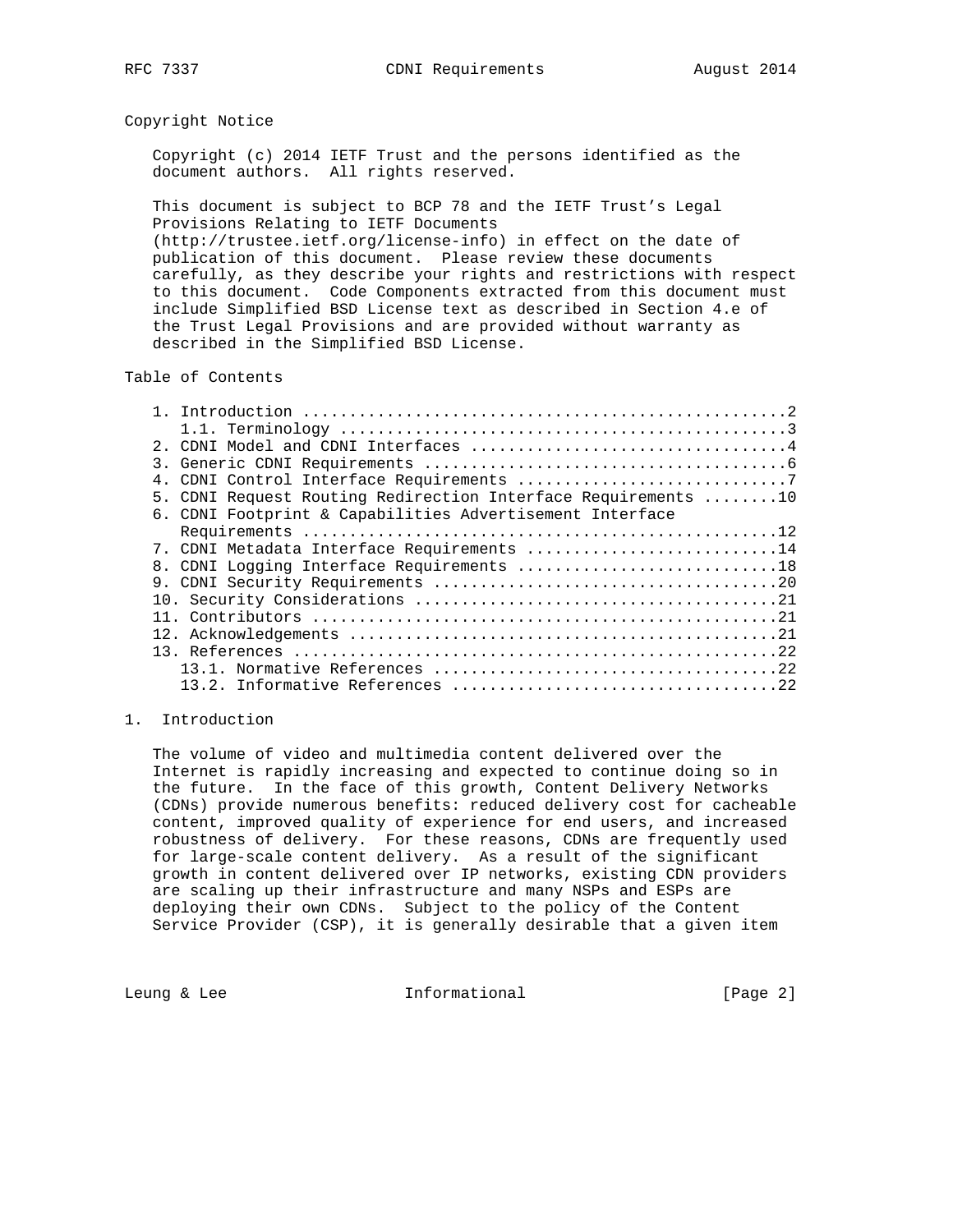of content can be delivered to an end user regardless of that end user's location or attachment network. This creates a need for interconnecting (previously) standalone CDNs so they can interoperate and collectively behave as a single delivery infrastructure. The Content Distribution Network Interconnection (CDNI) working group has been chartered to develop an interoperable and scalable solution for such CDN interconnections.

 The CDNI Problem Statement [RFC6707] outlines the problem area that the CDNI working group is chartered to address. The Use Cases for CDNI document [RFC6770] discusses the use cases for CDN Interconnection. The Framework for CDN Interconnection [RFC7336] discusses the technology framework for the CDNI solution and interfaces.

 The goal of the present document is to document the requirements for the CDNI solution and interfaces. In order to meet the time lines defined in the working group charter, the present document categorizes the CDNI requirements as "High Priority", "Medium Priority", and "Low Priority".

#### 1.1. Terminology

 This document uses the terminology defined in [RFC6707]. In addition, the key words "High Priority", "Medium Priority", and "Low Priority" in this document are to be interpreted as follows:

- o "High Priority": When a requirement is tagged as "{HIGH}", it is considered by the working group as an essential function for CDNI and necessary to a deployable solution. This requirement has to be met even if it causes a delay in the delivery by the working group of a deployable solution.
- o "Medium Priority": When a requirement is tagged as "{MED}", it is considered by the working group as an important function for CDNI. This requirement has to be met, unless it is established that attempting to meet this requirement would cause a delay in the delivery by the working group of a deployable solution.
- o "Low Priority": When a requirement is tagged as "{LOW}", it is considered by the working group as a useful function for CDNI. The working group will attempt to meet this requirement as long as it does not prevent meeting the "High Priority" and "Medium Priority" requirements and does not cause a delay in the delivery by the working group of a deployable solution.

Leung & Lee **Informational** [Page 3]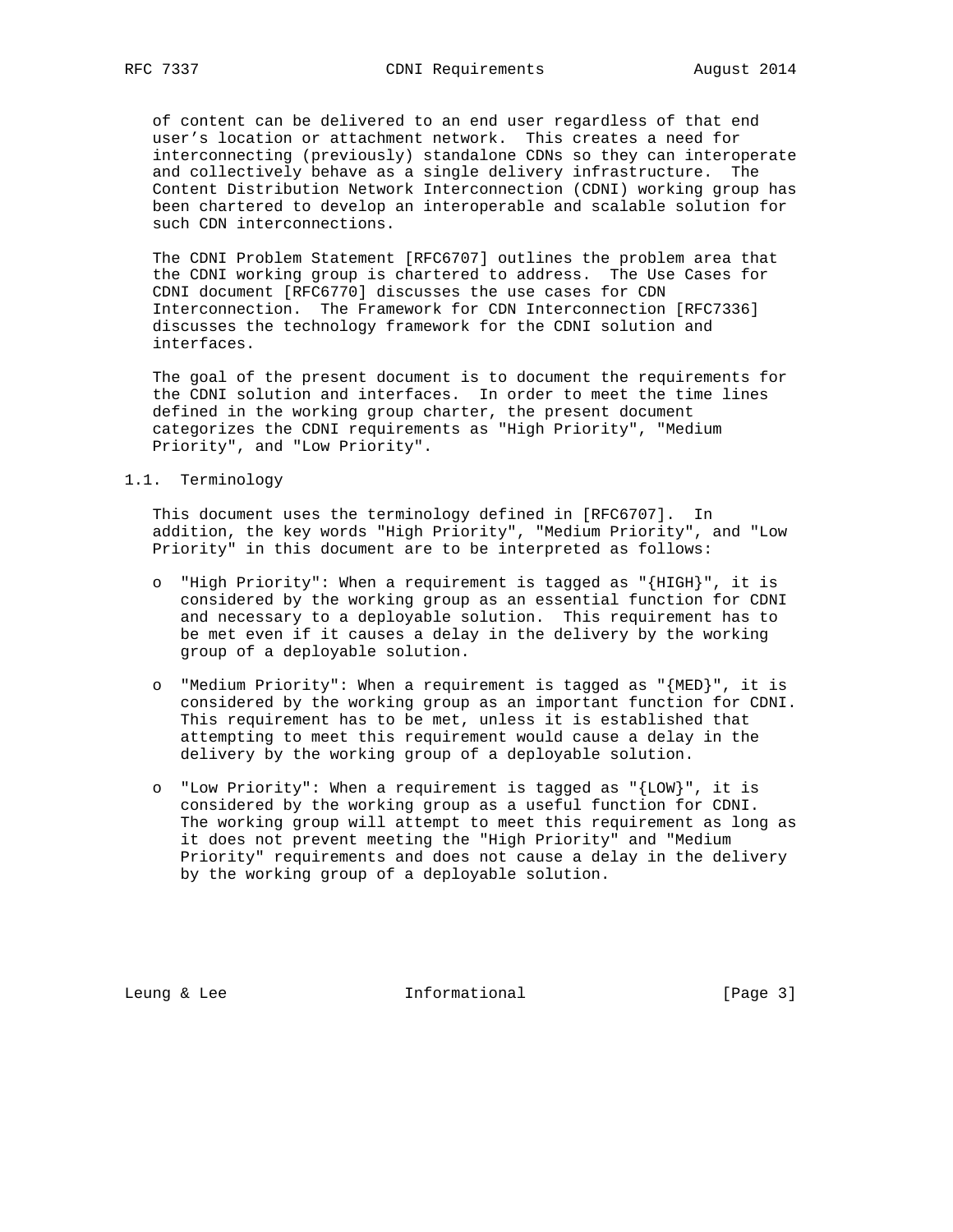## 2. CDNI Model and CDNI Interfaces

 The "CDNI Expanded Model and CDNI Interfaces" figure and brief descriptions of the CDNI interfaces in [RFC7336] are replicated below for convenience. That document contains the definitive reference model and descriptions for the CDNI interfaces.

- o CDNI Control interface (CI): Operations to bootstrap and parameterize the other CDNI interfaces, as well as operations to pre-position, revalidate, and purge both metadata and content. The latter subset of operations is sometimes collectively called the "Trigger interface."
- o CDNI Request Routing interface: Operations to determine what CDN (and optionally what Surrogate within a CDN) is to serve an end user's requests. This interface is actually a logical bundling of two separate but related interfaces:
	- \* CDNI Footprint & Capabilities Advertisement interface (FCI): Asynchronous operations (as defined in [RFC7336]) to exchange routing information (e.g., the network footprint and capabilities served by a given CDN) that enables CDN selection for subsequent user requests; and
	- \* CDNI Request Routing Redirection interface (RI): Synchronous operations (as defined in [RFC7336]) to select a delivery CDN (Surrogate) for a given user request.
- o CDNI Metadata interface (MI): Operations to communicate metadata that governs how the content is delivered by interconnected CDNs. Examples of CDNI Metadata include geo-blocking directives, availability windows, access control mechanisms, and purge directives. It may include a combination of:
	- \* Asynchronous operations to exchange metadata that govern subsequent user requests for content; and
	- \* Synchronous operations that govern behavior for a given user request for content.
- o CDNI Logging interface (LI): Operations that allow interconnected CDNs to exchange relevant activity logs. It may include a combination of:
	- \* Real-time exchanges, suitable for runtime traffic monitoring; and
	- \* Offline exchanges, suitable for analytics and billing.

Leung & Lee  $I_n$  Informational [Page 4]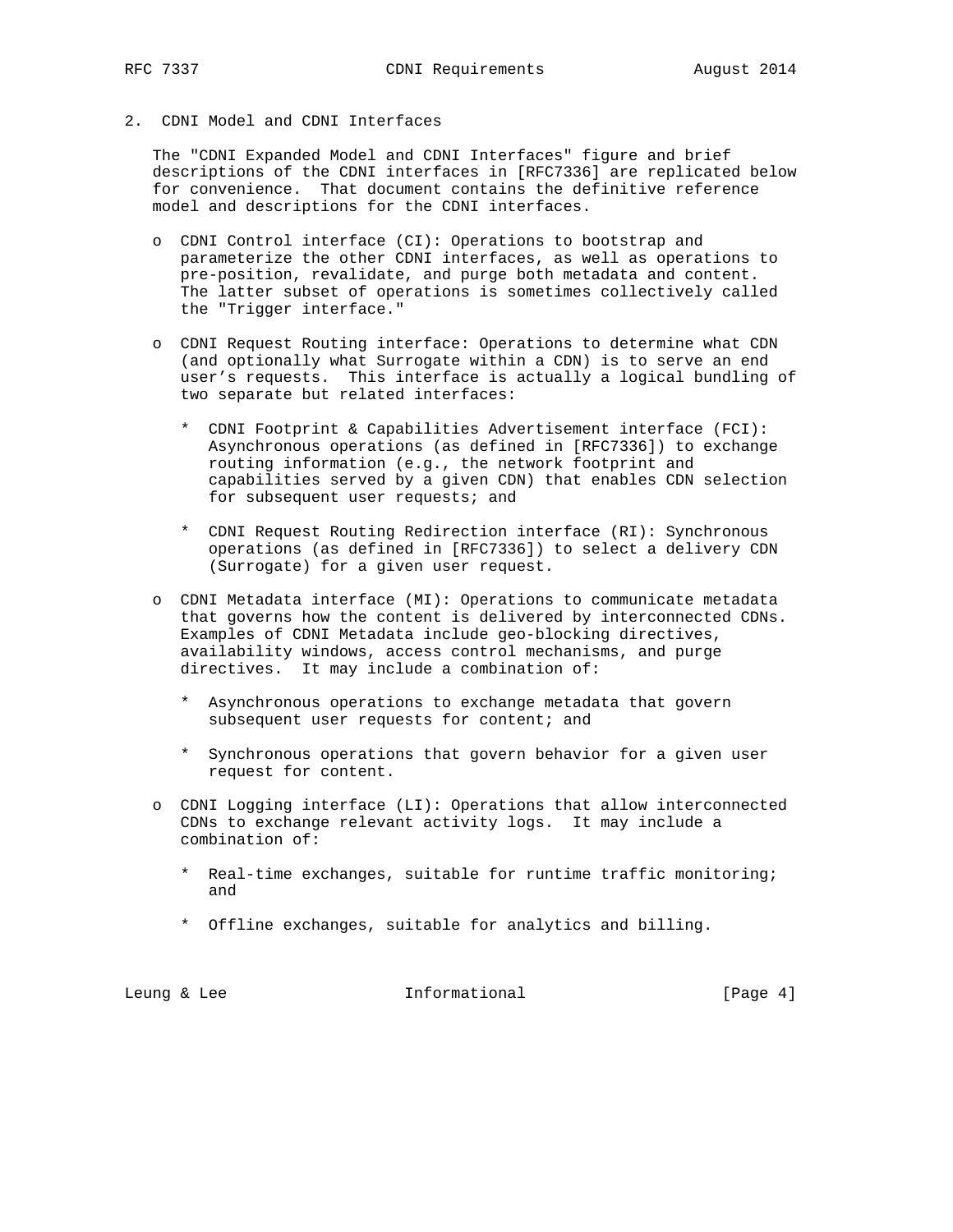CSP  $|CDNI|$ \_\_\_\_\_\_\_\_\_\_\_\_\_\_\_\_\_\_\_\_\_\_\_ Upstream CDN  $\setminus$   $\Big\vert$   $\Big\vert$   $\Big\vert$   $\Big\vert$   $\Big\vert$   $\Big\vert$   $\Big\vert$   $\Big\vert$   $\Big\vert$   $\Big\vert$   $\Big\vert$   $\Big\vert$   $\Big\vert$   $\Big\vert$   $\Big\vert$   $\Big\vert$   $\Big\vert$   $\Big\vert$   $\Big\vert$   $\Big\vert$   $\Big\vert$   $\Big\vert$   $\Big\vert$   $\Big\vert$   $\Big\vert$   $\Big\vert$   $\Big\vert$   $\Big\vert$   $\Big\vert$ / Downstream CDN<br>1 +-------------+  $+ -$ \*----\*------+  $\star$  $\ddot{\phantom{0}}$  $\star$  $\star$ \* \*\*\*\*\* Logging |<=====|====|======>| Logging \*\*\*\*\* \*  $+ -$ \*------------+ | |  $\star$   $\star$  $*$  \*  $\star$   $\star$  $\star$   $\star$  |  $\vert * \vert *$  $\star$   $\star$  |  $\sim$ \* \* \* +-------------+.|<br>\* \* \* ------------+ \* \* \* |  $|***$  $\star$   $\star$   $\star$  | |\* \* \* +--------------+ |. | MI | | +-------------+ \* \* \*|<br>|\* \* \* | Distribution|<==.===|====|======>| Distribution| \* \* \*|  $\bullet$  $\ddot{\phantom{0}}$  $\begin{array}{|c|c|c|c|c|}\n\hline\n\ast & \ast & \ast \\
\hline\n\end{array}$  $\ddot{\phantom{a}}$  $\ddot{\phantom{a}}$  $| +$  $\ddot{\phantom{a}}$  $\cdot \setminus$  $\setminus$  $\sqrt{2}$ -----------------------\* Delivery .  $\star$  $+ - - * - - - +$ ...............Request..............................| User |..Request.. | Agent|  $+ - - - - - +$ <==> interfaces inside the scope of CDNI \*\*\*\* and .... interfaces outside the scope of CDNI Figure 1: CDNI Expanded Model and CDNI Interfaces

Leung & Lee The Informational

[Page 5]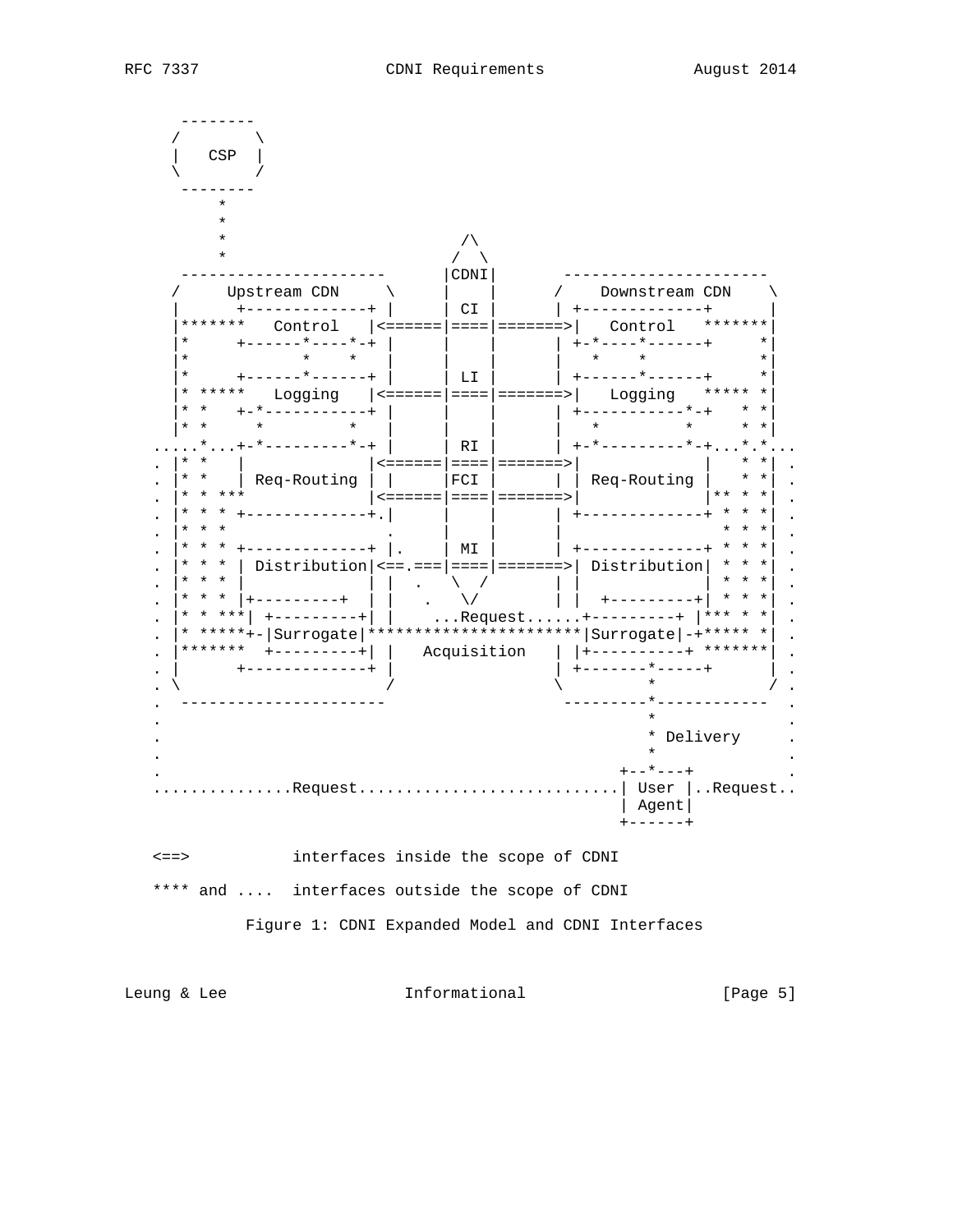3. Generic CDNI Requirements

 This section identifies generic requirements independent of the individual CDNI interfaces. Some of those are expected to affect multiple or all interfaces. Management is an important aspect of CDN operation. The fault and performance management is covered in CDNI Logging interface requirements. The other types of management are specific to the CDN provider and not needed for interoperability between CDN providers.

- GEN-1 {MED} Wherever possible, the CDNI interfaces should reuse or leverage existing IETF protocols.
- GEN-2 {HIGH} The CDNI solution shall not require a change, or an upgrade, to the User Agent to benefit from content delivery through interconnected CDNs.
- GEN-3 {HIGH} The CDNI solution shall not require a change, or an upgrade, to the Content Service Provider delivering content through a single CDN, to benefit from content delivery through interconnected CDNs.
- GEN-4 {HIGH} The CDNI solution shall not depend on intra-CDN information to be exposed to other CDNs for effective and efficient delivery of the content. Examples of intra-CDN information include Surrogate topology, Surrogate status, cached content, etc.
- GEN-5 {HIGH} The CDNI solution shall support CDN interconnection when delivery to the User Agent is based on HTTP [RFC7230]. (Note that while delivery and acquisition "data plane" protocols are out of the CDNI solution scope, the CDNI solution "control plane" protocols are expected to participate in enabling, selecting or facilitating operations of such acquisition and delivery protocols. Hence, it is useful to state requirements on the CDNI solution in terms of specifying which acquisition and delivery protocols are to be supported).
- GEN-6 {HIGH} The CDNI solution shall support acquisition across CDNs based on HTTP [RFC7230]. (The note above applies to this requirement, too.)
- GEN-7 {LOW} The CDNI solution may support delivery to the User Agent based on protocols other than HTTP.
- GEN-8 {LOW} The CDNI solution may support acquisition across CDNs based on protocols other than HTTP.

Leung & Lee  $I_n$  Informational [Page 6]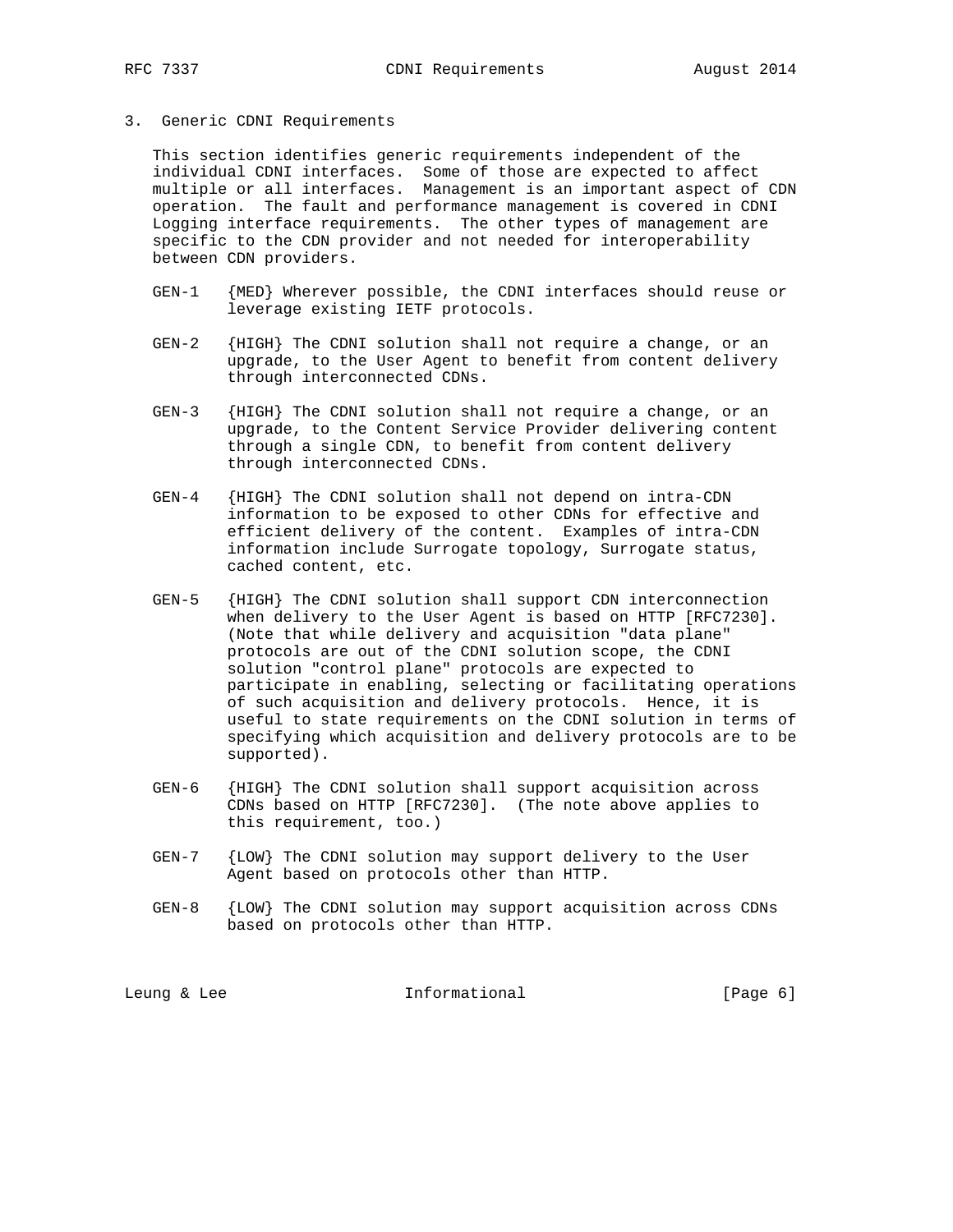- GEN-9 {MED} The CDNI solution should support cascaded CDN redirection (CDN1 redirects to CDN2 that redirects to CDN3) to an arbitrary number of levels beyond the first level.
- GEN-10 {MED} The CDNI solution should support an arbitrary topology of interconnected CDNs (i.e., the topology of interconnected CDNs cannot be restricted to a tree, ring, star, etc.).
- GEN-11 {HIGH} The CDNI solution shall prevent looping of any CDNI information exchange.
- GEN-12 {HIGH} When making use of third-party reference, the CDNI solution shall consider the potential issues associated with the use of various format of third-party references (e.g., NAT or IPv4/IPv6 translation potentially breaking third-party references based on an IP addresses such as URI containing IPv4 or IPv6 address literals, split DNS situations potentially breaking third-party references based on DNS FQDNs) and wherever possible avoid, minimize or mitigate the associated risks based on the specifics of the environments where the reference is used (e.g., likely or unlikely presence of NAT in the path). In particular, this applies to situations where the CDNI solution needs to construct and convey uniform resource identifiers for directing/redirecting a content request, as well as to situations where the CDNI solution needs to pass on a third-party reference (e.g., identify the IP address of a User Agent) in order to allow another entity to make a more informed decision (e.g., make a more informed request routing decision by attempting to derive location information from the third-party reference).
- GEN-13 {HIGH} The CDNI solution shall support HTTP Adaptive Streaming content.
- 4. CDNI Control Interface Requirements

 The primary purpose of the CDNI Control interface (CI) is to initiate the interconnection across CDNs, bootstrap the other CDNI interfaces and trigger actions into the Downstream CDN by the Upstream CDN (such as delete object from caches or trigger pre-positioned content acquisition). The working group attempts to align requirements with the appropriate interface; however, solutions to these requirements may apply to a different interface or another interface in addition to the interface with which it is associated.

 CI-1 {HIGH} The CDNI Control interface shall allow the Upstream CDN to request that the Downstream CDN, including cascaded Downstream CDNs, delete an object or set of objects and/or its

Leung & Lee **Informational** [Page 7]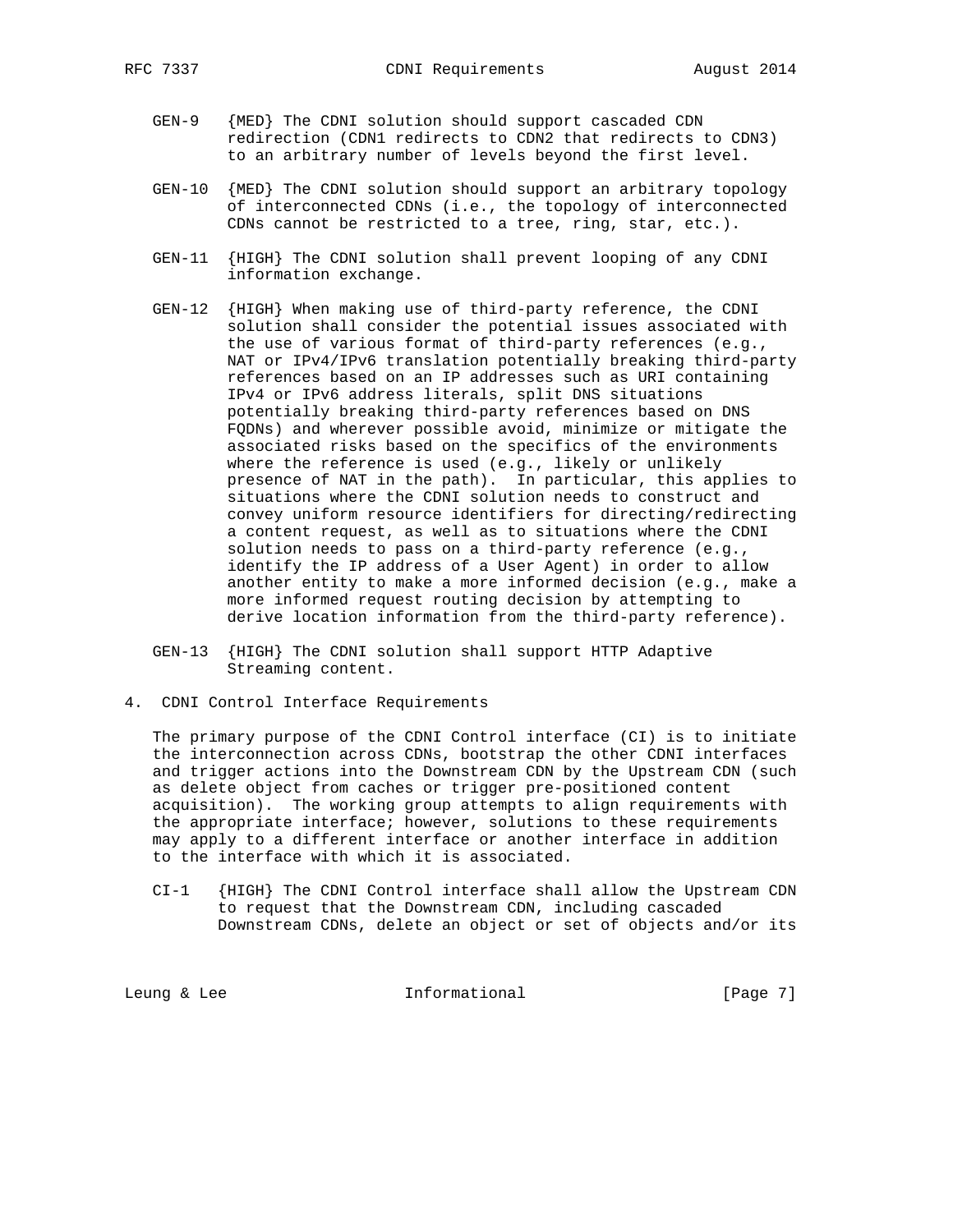CDNI Metadata from the CDN Surrogates and any storage. Only the object(s) and CDNI Metadata that pertain to the requesting Upstream CDN are allowed to be purged.

- CI-2 {MED} The CDNI Control interface should allow for multiple content items identified by a Content Collection ID to be purged using a single Content Purge action.
- CI-3 {MED} The CDNI Control interface should allow the Upstream CDN to request that the Downstream CDN, including cascaded Downstream CDNs, mark an object or set of objects and/or its CDNI Metadata as "stale" and revalidate them before they are delivered again.
- CI-4 {HIGH} The CDNI Control interface shall allow the Downstream CDN to report on the completion of these actions (by itself, and including cascaded Downstream CDNs), in a manner appropriate for the action (e.g., synchronously or asynchronously). The confirmation receipt should include a success or failure indication. The failure indication and the reason are included if the Downstream CDN cannot delete the content in its storage.
- CI-5 {MED} The CDNI Control interface should support initiation and control by the Upstream CDN of pre-positioned CDNI Metadata acquisition by the Downstream CDN.
- CI-6 {MED} The CDNI Control interface should support initiation and control by the Upstream CDN of pre-positioned content acquisition by the Downstream CDN.
- CI-7 {LOW} The CDNI Control interface may allow a CDN to establish, update and terminate a CDN interconnection with another CDN whereby one CDN can act as a Downstream CDN for the other CDN (that acts as an Upstream CDN).
- CI-8 {LOW} The CDNI Control interface may allow control of the CDNI interfaces between any two CDNs independently for each direction (e.g., for the direction where CDN1 is the Upstream CDN and CDN2 is the Downstream CDN, and for the direction where CDN2 is the Upstream CDN and CDN1 is the Downstream CDN).

Leung & Lee **Informational** [Page 8]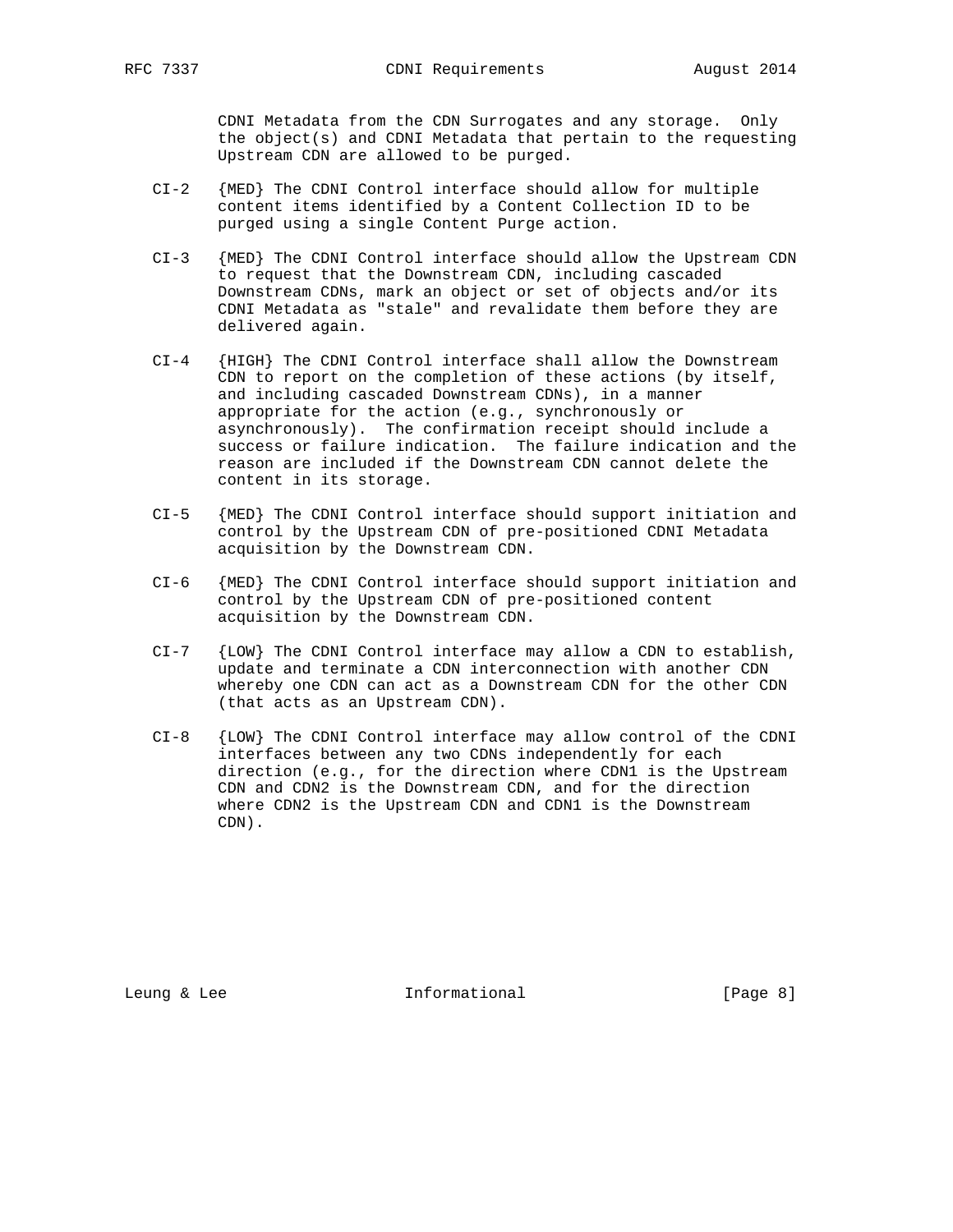- CI-9 {LOW} The CDNI Control interface may allow bootstrapping of the CDNI Request Routing interface. For example, this can potentially include:
	- \* negotiation of the request routing method (e.g., DNS versus HTTP, if more than one method is specified).
	- \* discovery of the CDNI Request Routing interface endpoints.
	- \* information necessary to establish secure communication between the CDNI Request Routing interface endpoints.
- CI-10 {LOW} The CDNI Control interface may allow bootstrapping of the CDNI Metadata interface. This information could, for example, include:
	- \* discovery of the CDNI Metadata interface endpoints
	- \* information necessary to establish secure communication between the CDNI Metadata interface endpoints.
- CI-11 {LOW} The CDNI Control interface may allow bootstrapping of the Content Acquisition interface. This could, for example, include exchange and negotiation of the Content Acquisition methods to be used across the CDNs (e.g., HTTP, HTTPS, FTP, ATIS C2 [ATIS-0800042]).
- CI-12 {LOW} The CDNI Control interface may allow bootstrapping of the CDNI Logging interface. This information could, for example, include:
	- \* discovery of the CDNI Logging interface endpoints.
	- \* information necessary to establish secure communication between the CDNI Logging interface endpoints.
	- \* negotiation/definition of the log file format and set of fields to be exported through the logging protocol, with some granularity (e.g., on a per-content-type basis).
	- \* negotiation/definition of parameters related to transaction logs export (e.g., export protocol, file compression, export frequency, directory).

Leung & Lee **Informational** [Page 9]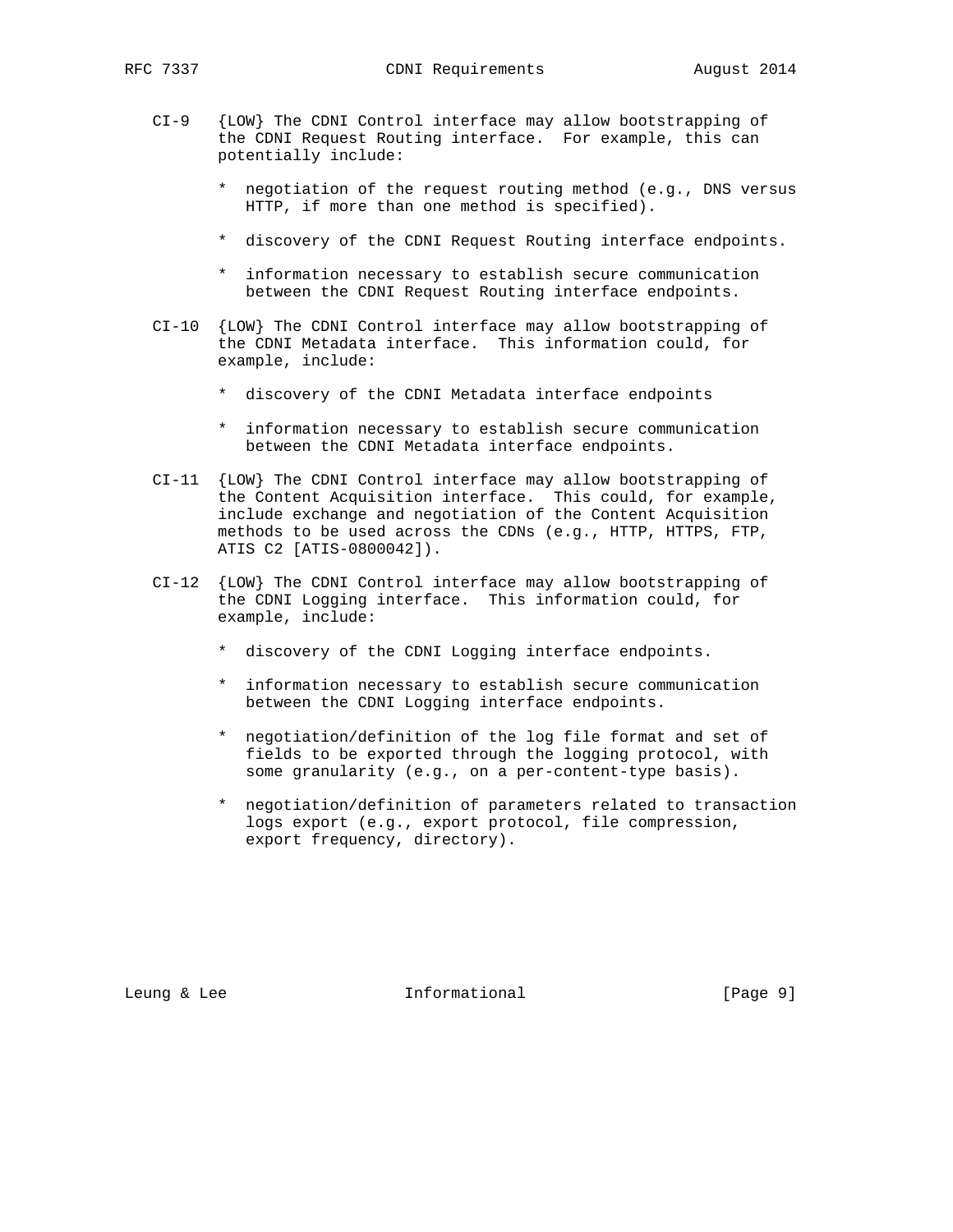- 
- 5. CDNI Request Routing Redirection Interface Requirements

 The main function of the CDNI Request Routing Redirection interface (RI) is to allow the Request Routing systems in interconnected CDNs to communicate to facilitate redirection of the request across CDNs.

- RI-1 {HIGH} The CDNI Request Routing Redirection interface shall support efficient request routing for small objects. This may, for example, call for a mode of operation (e.g., DNS based request routing) where freshness and accuracy of CDN/ Surrogate selection can be traded off against reduced request routing load (e.g., Via lighter-weight queries and caching of request routing decisions).
- RI-2 {HIGH} The CDNI Request Routing Redirection interface shall support efficient request routing for large objects. This may, for example, call for a mode of operation (e.g., HTTP based request routing) where freshness and accuracy of CDN/ Surrogate selection justifies a per-request decision and a per-request CDNI Request-Routing protocol call.
- RI-3 {HIGH} The CDNI Request Routing Redirection interface shall support recursive CDNI request routing.
- RI-4 {HIGH} The CDNI Request Routing Redirection interface shall support iterative CDNI request routing.
- RI-5 {MED} In case of detection of a request redirection loop, the CDNI Request Routing Redirection interface's loop prevention mechanism should allow redirection of the request on an alternate CDN path (as opposed to the request not being redirected at all).
- RI-6 {MED} The CDNI Request Routing Redirection interface should support a mechanism allowing enforcement of a limit on the number of successive CDN redirections for a given request.
- RI-7 {LOW} The CDNI Request Routing Redirection interface may support a mechanism allowing an Upstream CDN to avoid redirecting a request to a Downstream CDN if that is likely to result in the total redirection time exceeding some limit.

Leung & Lee  $Informational$  [Page 10]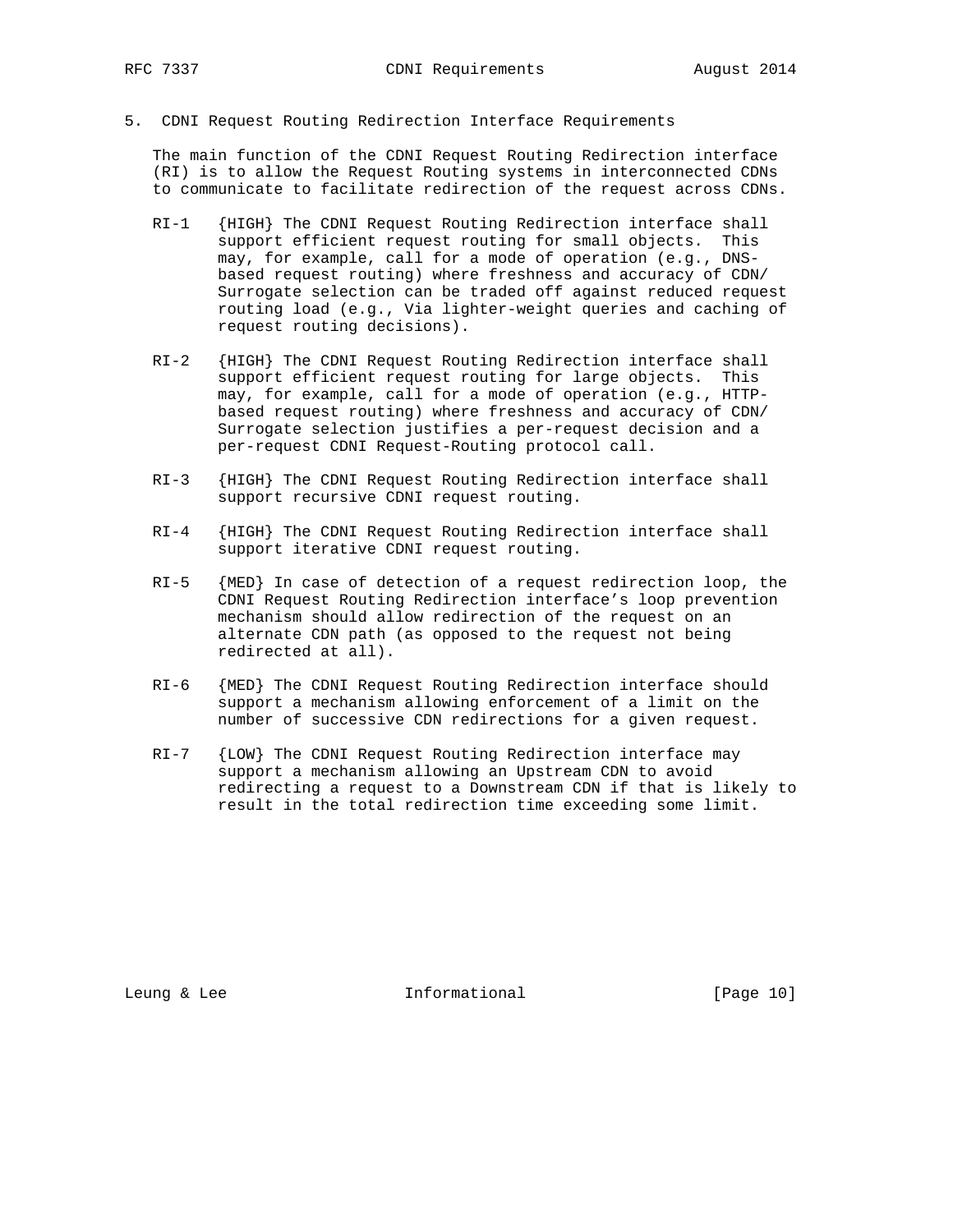- RI-8 {HIGH} The CDNI Request Routing Redirection interface shall allow the Upstream CDN to include, in the query to the Downstream CDN, the necessary information to allow the Downstream CDN to process the redirection query. This could, for example, include:
	- \* information from which the geographic region pertaining to the IP address of the User Agent that originated the request can be inferred (e.g., User Agent FQDN in case of HTTP-based request routing, DNS Proxy FQDN in case of DNS based request routing).
	- \* requested resource information (e.g., Resource URI in case of HTTP-based request routing, Resource hostname in case of DNS-based request routing).
	- \* additional available request information (e.g., request headers in case of HTTP-based request routing).
- RI-9 {LOW} The CDNI Request Routing Redirection interface may also allow the Upstream CDN to convey information pointing to CDNI Metadata applicable (individually or through inheritance) to the requested content. For illustration, the CDNI Metadata pointed to could potentially include metadata that is applicable to any content, metadata that is applicable to a content collection (to which the requested content belongs) and/or metadata that is applicable individually to the requested content.
- RI-10 {HIGH} The CDNI Request Routing Redirection interface shall allow the Downstream CDN to include the following information in the response to the Upstream CDN:
	- \* status code, in particular indicating acceptance or rejection of request (e.g., because the Downstream CDN is unwilling or unable to serve the request). In case of rejection, an error code is also to be provided, which allows the Upstream CDN to react appropriately (e.g., select another Downstream CDN, or serve the request itself).
	- \* redirection information (e.g., Resource URI in case of HTTP-based request routing, equivalent of a DNS record in case of DNS-based request routing).
- RI-11 {HIGH} The CDNI Request Routing Redirection interface shall allow for per-chunk request routing of HTTP Adaptive Streaming content.

Leung & Lee **Informational** [Page 11]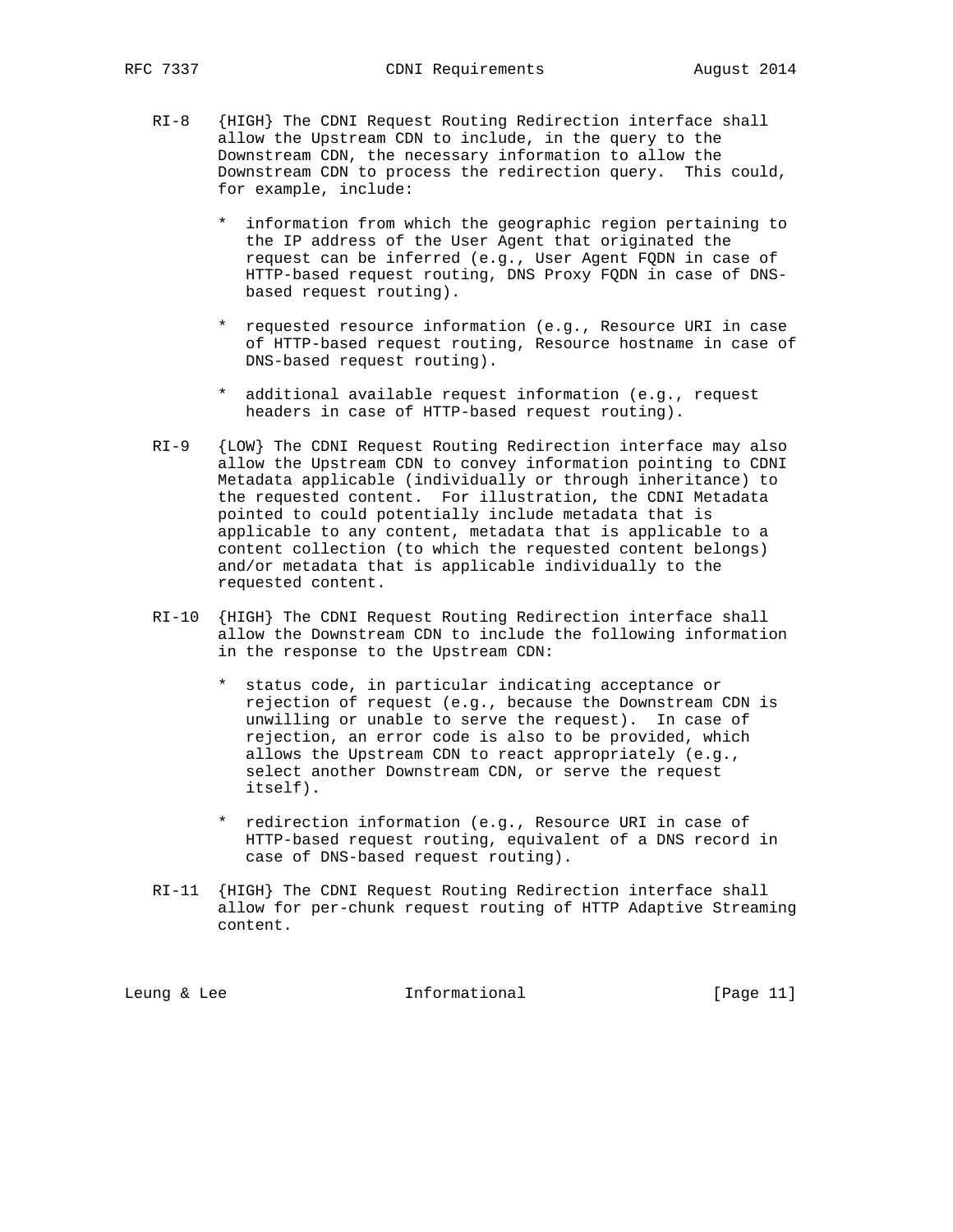- RI-12 {LOW} The CDNI Request Routing Redirection interface may allow the Upstream CDN to use the information conveyed by the Downstream CDN during the Recursive Request Routing process to rewrite an HTTP Adaptive Streaming manifest file.
- RI-13 {LOW} The CDNI Request Routing interface may allow the Upstream CDN to re-compute the message digest or digital signature over the invariant portion of the chunk URIs embedded in the HTTP Adaptive Streaming manifest file.
- RI-14 {MED} The CDNI Request Routing Redirection interface should correlate the HTTP Adaptive Stream manifest file to the related chunks referenced in the manifest file.
- RI-15 {MED} The CDNI Request Routing Redirection interface should allow for an efficient method of transferring request routing information for multiple chunks from the Downstream CDN to the Upstream CDN as part of the recursive request routing process.
- 6. CDNI Footprint & Capabilities Advertisement Interface Requirements

The main function of the CDNI Footprint  $\&$  Capabilities Advertisement interface (FCI) is to allow the Downstream CDN to advertise the information regarding its footprint and capabilities to the Upstream CDN.

- FCI-1 {HIGH} The CDNI Footprint & Capabilities Advertisement interface shall allow the Downstream CDN to communicate to the Upstream CDN coarse information about the Downstream CDN ability and/or willingness to handle requests from the Upstream CDN. For example, this could potentially include a binary signal ("Downstream CDN ready/not-ready to take additional requests from Upstream CDN") to be used in case of excessive load or failure condition in the Downstream CDN.
- FCI-2 {MED} The CDNI Footprint & Capabilities Advertisement interface should allow the Downstream CDN to communicate to the Upstream CDN aggregate information to facilitate CDN selection during request routing, such as Downstream CDN capabilities, resources and affinities (i.e., preferences or cost). This information could, for example, include:
	- \* supported content types and delivery protocols
	- \* footprint (e.g., Layer 3 coverage).
	- \* a set of metrics/attributes (e.g., streaming bandwidth, storage resources, distribution and delivery priority).

Leung & Lee **Informational** [Page 12]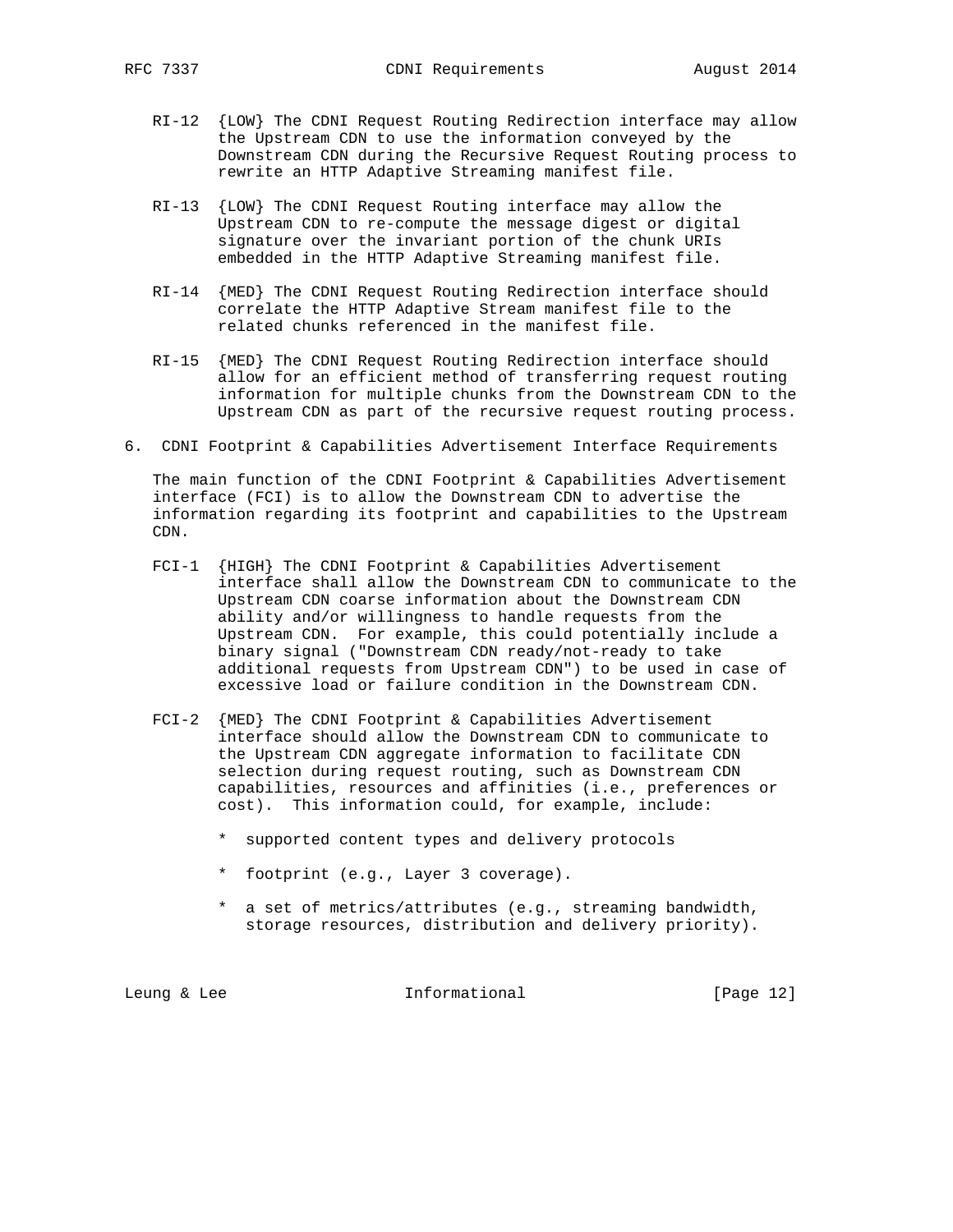- \* a set of affinities (e.g., preferences, indication of distribution/delivery fees).
- \* information to facilitate request redirection (e.g., Reachability information of Downstream CDN Request Routing system).

 [Note: Some of this information -- such as supported content types and delivery protocols -- may also potentially be taken into account by the Distribution system in the Upstream CDN for pre-positioning of content and/or metadata in the Downstream CDN in case of pre-positioned content acquisition and/or pre-positioned CDNI Metadata acquisition.]

- FCI-3 {MED} In the case of cascaded redirection, the CDNI Footprint & Capabilities Advertisement interface should allow the Downstream CDN to also include in the information communicated to the Upstream CDN, information on the capabilities, resources and affinities of CDNs to which the Downstream CDN may (in turn) redirect requests received by the Upstream CDN. In that case, the CDNI Request Routing interface shall prevent looping of such information exchange.
- FCI-4 {LOW} The CDNI Footprint & Capabilities Advertisement interface may allow the Downstream CDN to communicate to the Upstream CDN aggregate information on CDNI administrative limits and policy. This information can be taken into account by the Upstream CDN Request Routing system in its CDN Selection decisions. This information could, for example, include:
	- \* maximum number of requests redirected by the Upstream CDN to be served simultaneously by the Downstream CDN.
	- \* maximum aggregate volume of content (e.g., in Terabytes) to be delivered by the Downstream CDN over a time period.
- FCI-5 {MED} The CDNI Footprint & Capabilities Advertisement interface should support advertisement of the following types of capabilities:
	- \* delivery protocol (e.g., HTTP versus Real Time Messaging Protocol [RTMP]).
	- \* acquisition protocol (for acquiring content from an Upstream CDN).

Leung & Lee  $Informational$  [Page 13]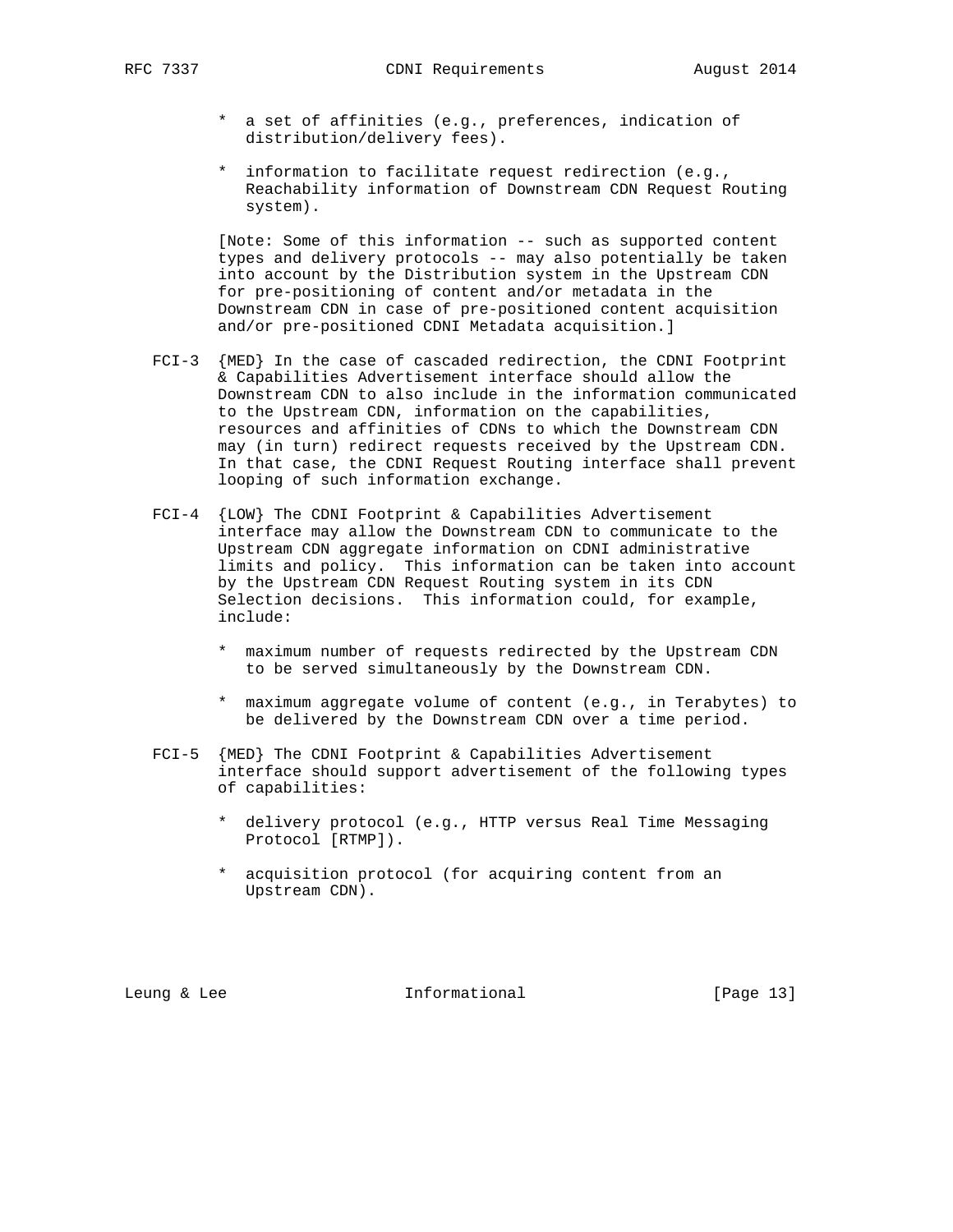RFC 7337 CDNI Requirements August 2014

- \* redirection mode (e.g., DNS Redirection versus HTTP Redirection).
- \* capabilities related to CDNI Logging (e.g., supported logging mechanisms).
- \* capabilities related to CDNI Metadata (e.g., authorization algorithms or support for proprietary vendor metadata).
- FCI-6 {LOW} The CDNI Control interface may allow exchange and negotiation of delivery authorization mechanisms to be supported across the CDNs (e.g., URI-signature-based validation).
- FCI-7 {HIGH} The CDNI Footprint & Capabilities Advertisement interface shall support extensible fields used to convey the CDN capabilities and methods to indicate the footprint in the advertisement from the Downstream CDN to the Upstream CDN.
- 7. CDNI Metadata Interface Requirements

 The primary function of the CDNI Metadata interface (MI) is to allow the Distribution system in interconnected CDNs to communicate to ensure Content Distribution Metadata with inter-CDN scope can be exchanged across CDNs. We observe that while the CDNI Metadata Distribution protocol is currently discussed as a single "protocol", further analysis will determine whether the corresponding requirements are to be realized over a single interface and protocol, or over multiple interfaces and protocols. For example, a subset of the CDNI Metadata might be conveyed in-band along with the actual content acquisition across CDNs (e.g. content MD5 in HTTP header) while another subset might require an out-of-band interface and protocol (e.g., geo-blocking information).

- MI-1 {HIGH} The CDNI Metadata interface shall allow the Upstream CDN to provide the Downstream CDN with content distribution metadata of inter-CDN scope.
- MI-2 {HIGH} The CDNI Metadata interface shall support exchange of CDNI Metadata for both the dynamic content acquisition model and the pre-positioning content acquisition model.
- MI-3 {HIGH} The CDNI Metadata interface shall support a mode where no, or a subset of, the CDNI Metadata is initially communicated to the Downstream CDN along with information about how/where to acquire the rest of the CDNI Metadata (i.e., Dynamic CDNI Metadata acquisition).

Leung & Lee  $Informational$  [Page 14]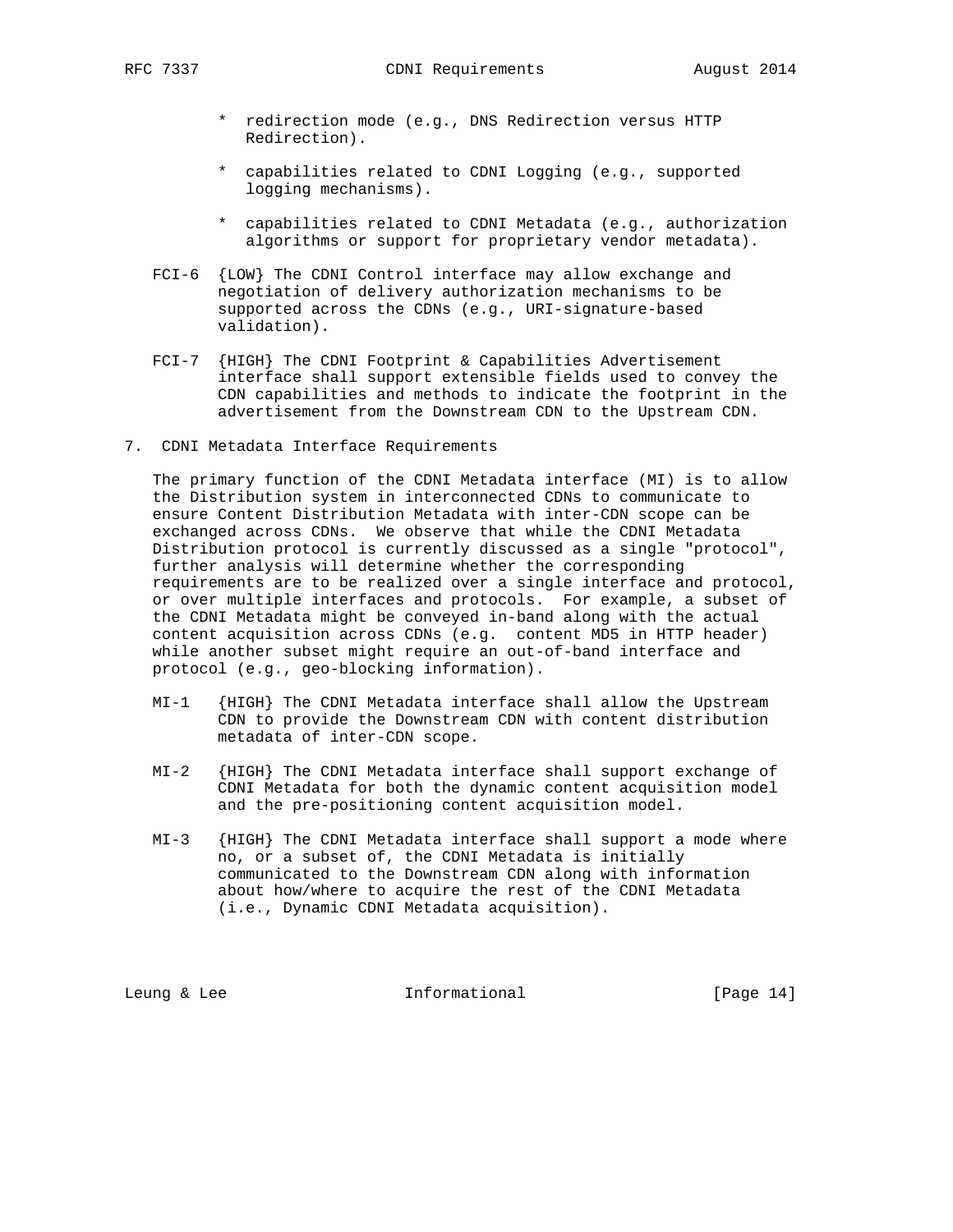- MI-4 {MED} The CDNI Metadata interface should support a mode where all the relevant CDNI Metadata is initially communicated to the Downstream CDN (i.e., pre-positioned CDNI Metadata acquisition).
- MI-5 {HIGH} Whether in the pre-positioned content acquisition model or in the dynamic content acquisition model, the CDNI Metadata interface shall provide the necessary information to allow the Downstream CDN to acquire the content from an upstream source (e.g., acquisition protocol and Uniform Resource Identifier in Upstream CDN -- or rules to construct this URI).
- MI-6 {HIGH} The CDNI Metadata shall allow signaling of one or more upstream sources, where each upstream source can be in the Upstream CDN, in another CDN, the CSP origin server or any arbitrary source designated by the Upstream CDN. Note that some upstream sources (e.g., the content origin server) may or may not be willing to serve the content to the Downstream CDN; if this policy is known to the Upstream CDN, then it may omit those sources when exchanging CDNI Metadata.
- MI-7 {HIGH} The CDNI Metadata interface (possibly in conjunction with the CDNI Control interface) shall allow the Upstream CDN to request addition and modification of CDNI Metadata into the Downstream CDN.
- MI-8 {HIGH} The CDNI Metadata interface (possibly in conjunction with the CDNI Control interface) shall allow removal of obsolete CDNI Metadata from the Downstream CDN (this could, for example, be achieved via an explicit removal request from the Upstream CDN or via expiration of a Time-To-Live (TTL) associated with the CDNI Metadata).
- MI-9 {HIGH} The CDNI Metadata interface shall allow association of CDNI Metadata at the granularity of individual object. This is necessary to achieve fine-grain CDNI Metadata distribution at the level of an individual object when necessary.
- MI-10 {HIGH} The CDNI Metadata interface shall allow association of CDNI Metadata at the granularity of an object set. This is necessary to achieve scalable distribution of metadata when a large number of objects share the same distribution policy.
- MI-11 {HIGH} The CDNI Metadata interface shall support multiple levels of inheritance with precedence to more specific metadata. For example, the CDNI Metadata Distribution protocol may support metadata that is applicable to any content, metadata that is applicable to a content collection

Leung & Lee **Informational** [Page 15]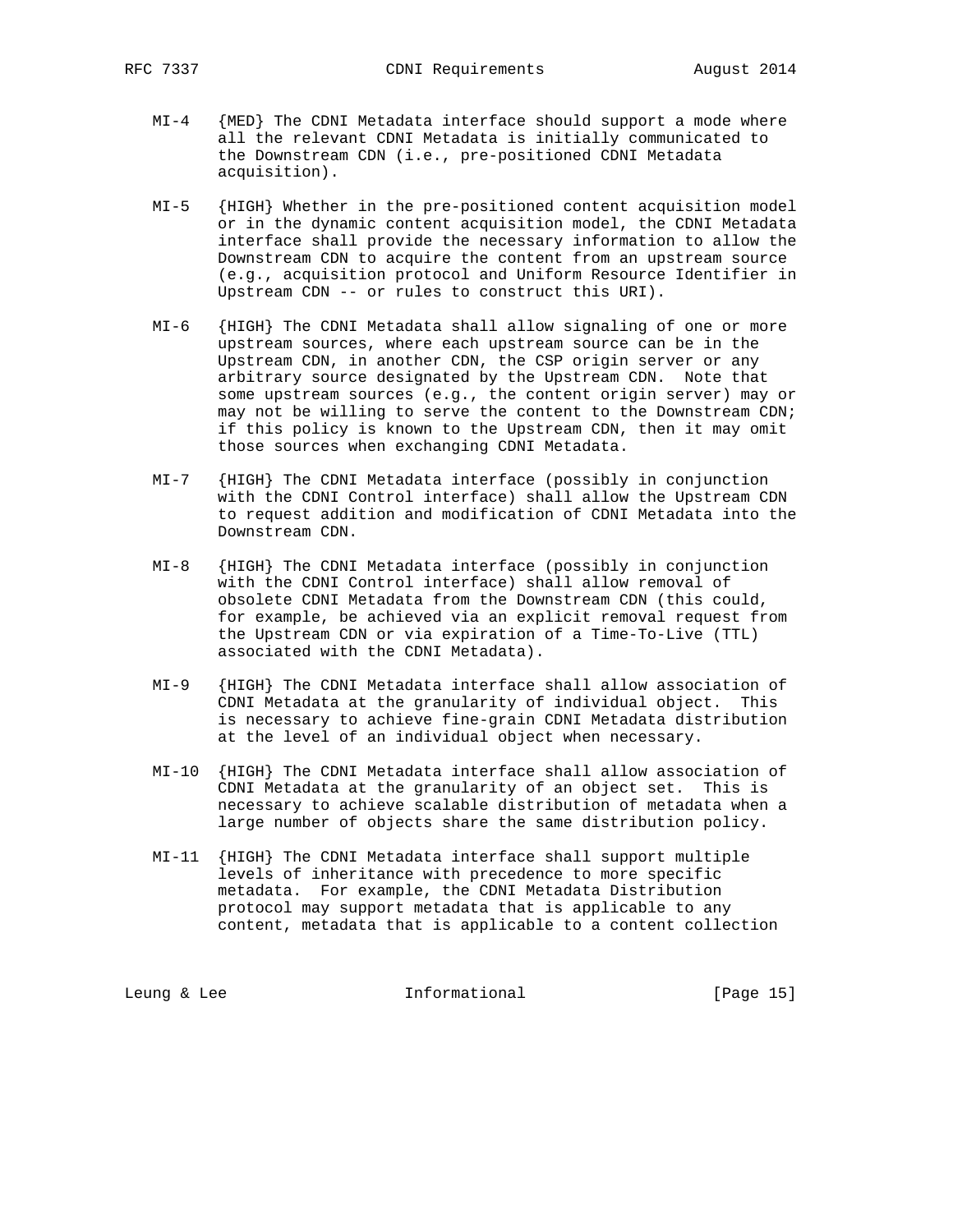and metadata that is applicable to an individual content where content level metadata overrides content collection metadata that overrides metadata for any content.

- MI-12 {HIGH} The CDNI Metadata interface shall ensure that conflicting metadata with overlapping scope are prevented or deterministically handled.
- MI-13 {HIGH} The CDNI Metadata interface shall allow signaling of content distribution control policies. For example, this could potentially include:
	- \* geo-blocking information (i.e., information defining geographical areas where the content is to be made available or blocked).
	- \* availability windows (i.e., information defining time windows during which the content is to be made available or blocked; expiration time may also be included to remove content).
	- \* delegation whitelist/blacklist (i.e., information defining through which Downstream CDNs the content may/may not be delivered)
- MI-14 {HIGH} The CDNI Metadata interface shall be able to exchange a set of metadata elements with specified semantics (e.g., start of time window, end of time window).
- MI-15 {HIGH} The CDNI Metadata interface shall allow exchange of opaque metadata element, whose semantic is not defined in CDNI but established by private CDN agreement.
- MI-16 {HIGH} The CDNI Metadata interface shall allow signaling of authorization checks and validation that are to be performed by the Surrogate before delivery. For example, this could potentially include the need to validate information (e.g., Expiry time, Client IP address) required for access authorization.
- MI-17 {MED} The CDNI Metadata interface should allow signaling of CDNI-relevant Surrogate cache behavior parameters. For example, this could potentially include:
	- \* control of whether the query string of HTTP URI is to be ignored by Surrogate cache.

Leung & Lee **Informational** [Page 16]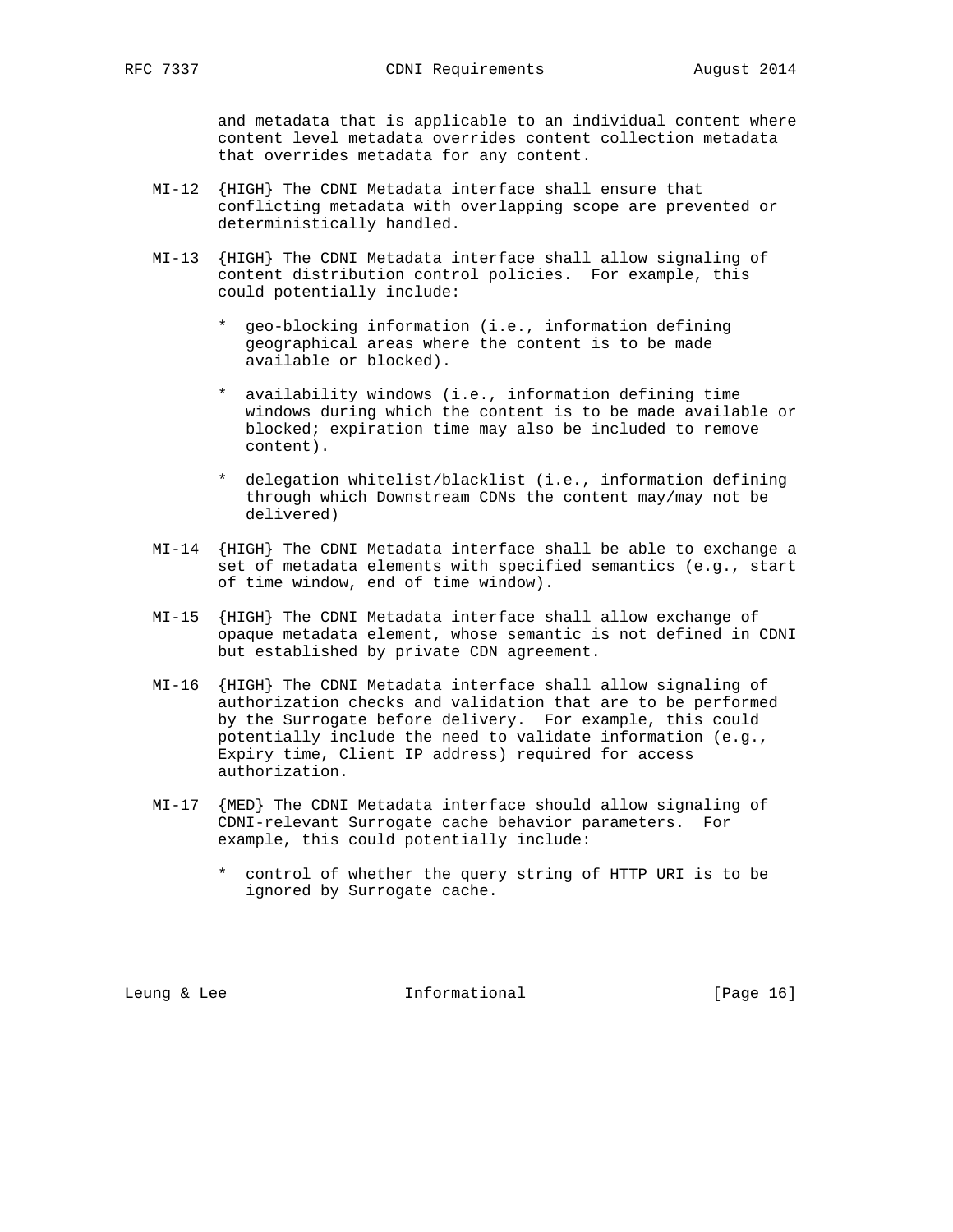- \* enforcement of caching directives by Downstream CDN that are different than the ones signaled in the HTTP headers (e.g., "Expires" field).
- \* rate-pacing by Downstream CDN for content delivery (e.g., Progressive Download).
- MI-18 {HIGH} The CDNI Metadata interface shall provide indication of related content (e.g., HTTP Adaptive Bit Rate chunks) by the Content Collection ID (CCID) metadata. This could be used by the Downstream CDN for operations on the group of content. For example, this could potentially include:
	- \* content acquisition for the entire set of files when one piece of content is requested.
	- \* local file management and storage bundles all the files for the content.
	- \* purging the entire set of files associated with the content.
	- \* logging of the delivery of the content for the session when at least one file in the set was delivered.
- MI-19 {MED} The CDNI Metadata interface should support an optional mechanism allowing the Upstream CDN to indicate to the Downstream CDN which CDNI Log fields are to be provided for all content items, for specific sets of content items, or for specific content items delivered using HTTP. A CDNI implementation that does not support this optional CDNI Metadata Distribution interface mechanism shall ignore this log format indication and generate CDNI Logging format for HTTP Adaptive Streaming using the default set of CDNI Logging fields. (Note: This function may be part of the CDNI Metadata interface or the CDNI Control interface.)
- MI-20 {MED} The CDNI Metadata interface should allow the Upstream CDN to signal to the Downstream CDN the Content Collection ID value for all, for specific sets of, or for specific content items delivered using HTTP. Whenever the Downstream CDN is instructed by the Upstream CDN to report the Content Collection ID field in the log records, the Downstream CDN is to use the value provided through the CDNI Metadata interface for the corresponding content. Note the Session ID field along with Content Collection ID may be used for HTTP Adaptive Streaming content.

Leung & Lee **Informational** [Page 17]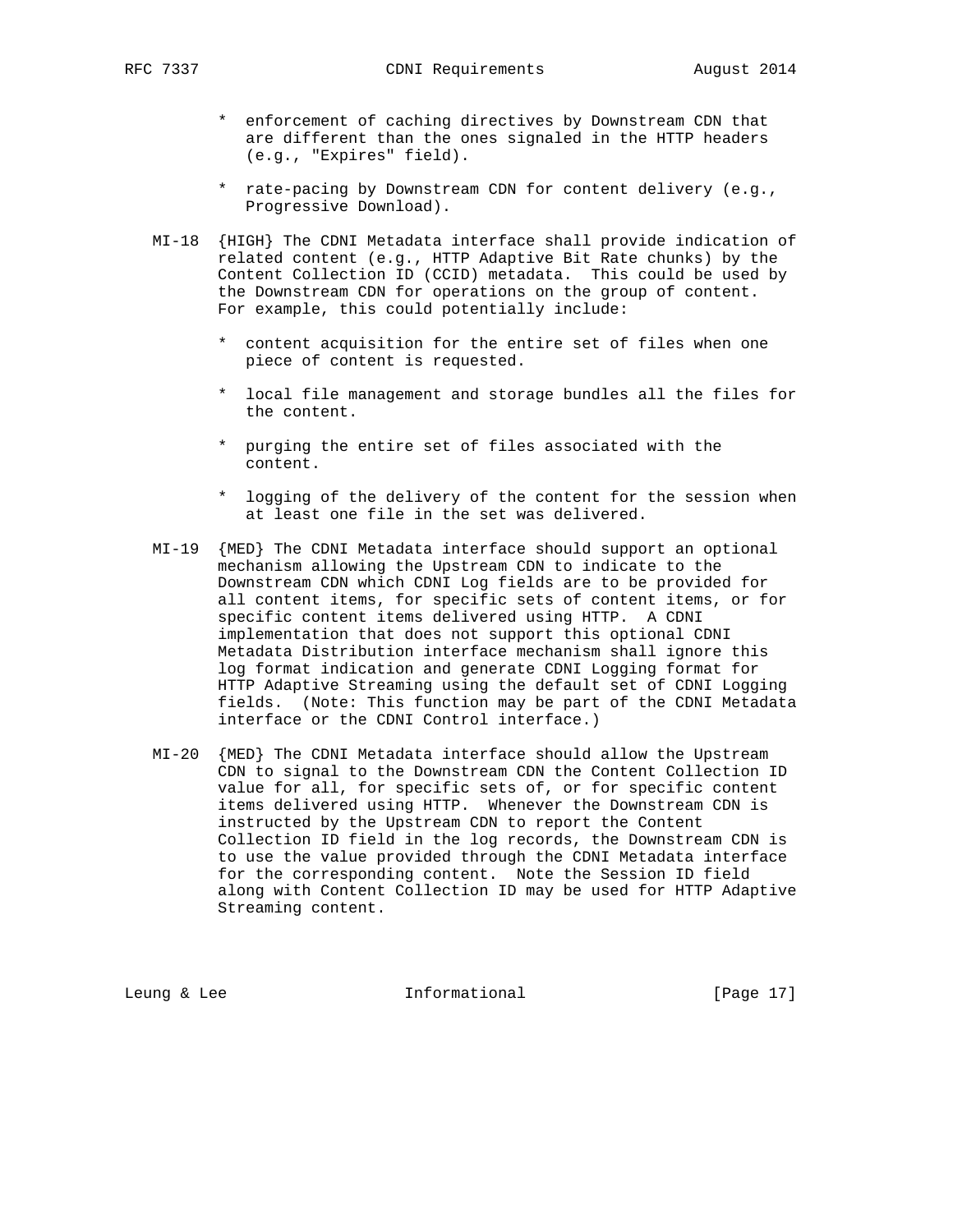- MI-21 {MED} The CDNI Metadata interface should allow the Upstream CDN to signal to the Downstream CDN the Authorization Group ID value for all the related HTTP Adaptive Streaming content (i.e., manifest file and chunks). The authorization result of a content (e.g., manifest file) is transferred over to related content (e.g., chunks).
- MI-22 {HIGH} The CDNI Metadata interface shall support extensible format for CDNI Metadata delivery from the Upstream CDN to the Downstream CDN.
- 8. CDNI Logging Interface Requirements

 This section identifies the requirements related to the CDNI Logging interface (LI). We observe that while the CDNI Logging interface is currently discussed as a single "protocol", further analysis will determine whether the corresponding requirements are to be realized over a single interface and protocol or over multiple interfaces and protocols.

- LI-1 {HIGH} The CDNI Logging interface and architecture shall ensure reliable transfer of CDNI logging information across CDNs.
- LI-2 {HIGH} The CDNI Logging interface shall provide logging of deliveries and incomplete deliveries to User Agents performed by the Downstream CDN as a result of request redirection by the Upstream CDN.
- LI-3 {MED} In the case of cascaded CDNs, the CDNI Logging interface should allow the Downstream CDN to report to the Upstream CDN logging for deliveries and incomplete deliveries performed by the Downstream CDN itself as well as logging for deliveries and incomplete deliveries performed by cascaded CDNs on behalf of the Downstream CDN.
- LI-4 {HIGH} The CDNI Logging interface shall support batch/offline exchange of logging records.
- LI-5 {MED} The CDNI Logging interface should also support an additional mechanism taking into account the timing constraints for some types of logging records (e.g., near-real time for monitoring and analytics applications).
- LI-6 {HIGH} The CDNI Logging interface shall define a log file format and a set of fields to be exported for various CDNI Logging events.

Leung & Lee **Informational** [Page 18]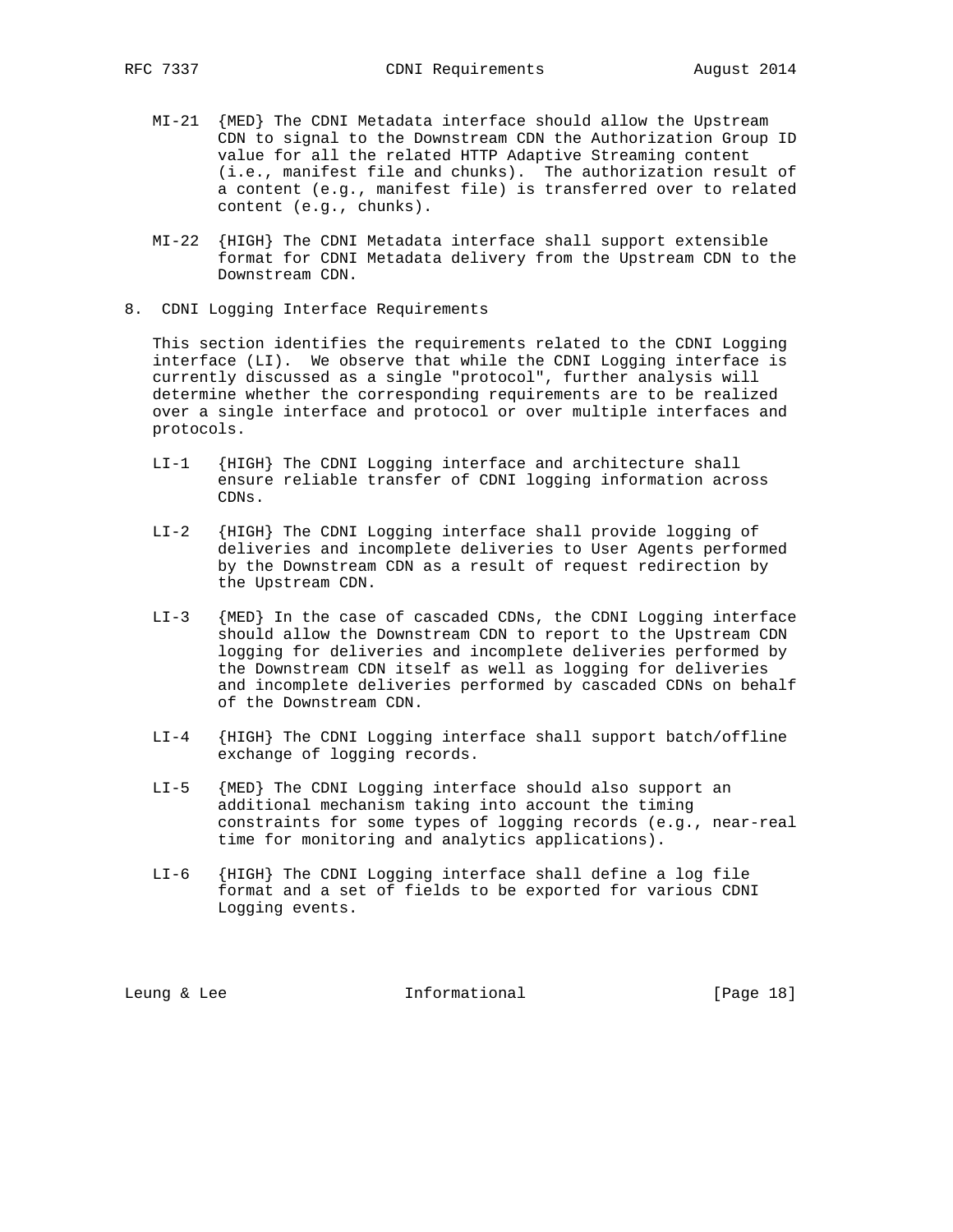- LI-7 {HIGH} The CDNI Logging interface shall define a transport mechanism to exchange CDNI Logging files.
- LI-8 {MED} The CDNI Logging interface should allow a CDN to query another CDN for relevant current logging records (e.g., for on-demand access to real-time logging information).
- LI-9 {LOW} The CDNI Logging interface may support aggregate/ summarized logs (e.g., total bytes delivered for a content regardless of individual User Agents to which it was delivered).
- LI-10 {LOW} The CDNI Logging interface may support logging of performance data for deliveries to User Agents performed by the Downstream CDN as a result of request redirection by the Upstream CDN. Performance data may include various traffic statistics (the specific parameters are to be determined). The CDNI Logging interface may support the Upstream CDN to indicate the nature and contents of the performance data to be reported by the Downstream CDN.
- LI-11 {MED} The CDNI Logging interface should support logging of consumed resources (e.g., storage, bandwidth) to the Upstream CDN for deliveries where content is stored by the Downstream CDN for delivery to User Agents. The information logged may include the type of storage (e.g., Origin, Intermediate, Edge, Cache) as well as the amount of storage (e.g., total GB, GB used, per time period, per content domain) all of which may impact the cost of the services.
	- LI-12 {MED} In the case of cascaded CDNs, the CDNI Logging interface should support the Downstream CDN to report consumed resources (e.g. storage, bandwidth) to the Upstream CDN where content is stored by the Downstream CDN itself as well as logging for storage resources when content storage is performed by cascaded CDNs on behalf of the Downstream CDN.
	- LI-13 {HIGH} The CDNI Logging interface shall support logging of deleted objects from the Downstream CDN to the Upstream CDN as a result of explicit delete requests on via the CDNI Control interface from the Upstream CDN.
	- LI-14 {HIGH} The CDNI Logging interface shall support the exchange of extensible log file formats to support proprietary information fields. These information fields shall be agreed upon ahead of time between the corresponding CDNs.

Leung & Lee **Informational** [Page 19]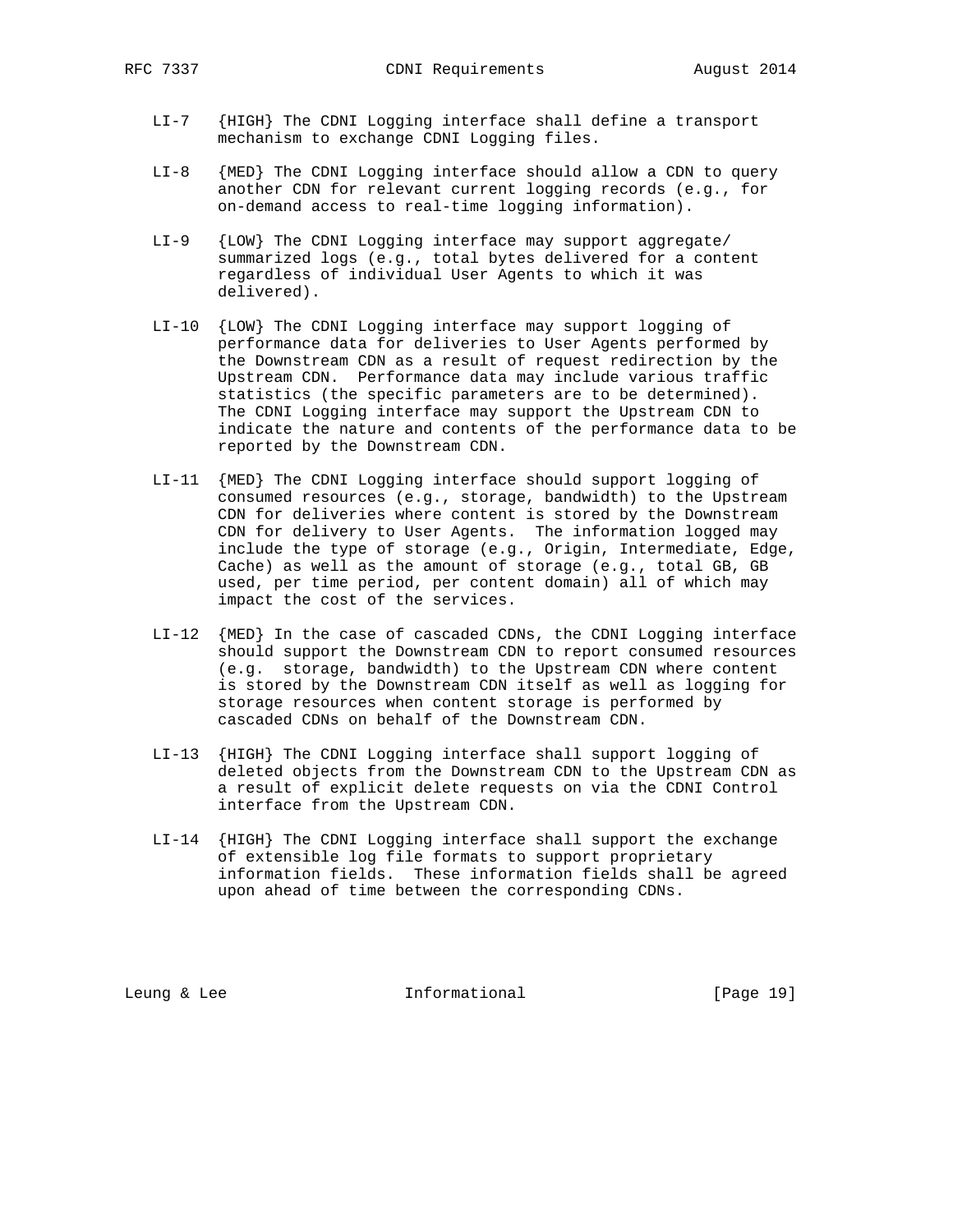- LI-15 {HIGH} The CDNI Logging interface shall allow a CDN to notify another CDN about which CDNI Logging information is available for transfer and/or no longer available (e.g., it exceeded some logging retention period or some logging retention volume).
- LI-16 {MED} The CDNI Logging interface should support the ability for the Downstream CDN to include the Content Collection ID and Session ID fields in CDNI log entries generated for HTTP Adaptive Streaming content.
- LI-17 {MED} The CDNI Logging interface should provide privacy protection by not disclosing information that can be used to identify the user (e.g., method that anonymizes the IP address carried in the logging field). The use of the privacy protection mechanism is optional.
- 9. CDNI Security Requirements

 This section identifies the requirements related to the CDNI security. Some of these are expected to affect multiple or all protocols.

- SEC-1 {HIGH} All the CDNI interface shall support secure operation over unsecured IP connectivity (e.g., the Internet). This includes authentication, confidentiality, integrity protection as well as protection against spoofing and replay.
- SEC-2 {HIGH} The CDNI solution shall provide sufficient protection against denial-of-service attacks. This includes protection against spoofed delivery requests sent by User Agents directly to a Downstream CDN attempting to appear as if they had been redirected by a given Upstream CDN when they have not.
- SEC-3 {MED} The CDNI solution should be able to ensure that for any given request redirected to a Downstream CDN, the Downstream CDN can determine the Upstream CDN that redirected the request directly to the Downstream CDN (leading to that request being served by that CDN, or being further redirected).
- SEC-4 {MED} The CDNI solution should be able to ensure that for any given transaction log generated by the Downstream CDN and communicated to an Upstream CDN, the Upstream CDN can confirm the transmitted log record corresponds to a request redirection by the Upstream CDN.

Leung & Lee **Informational** [Page 20]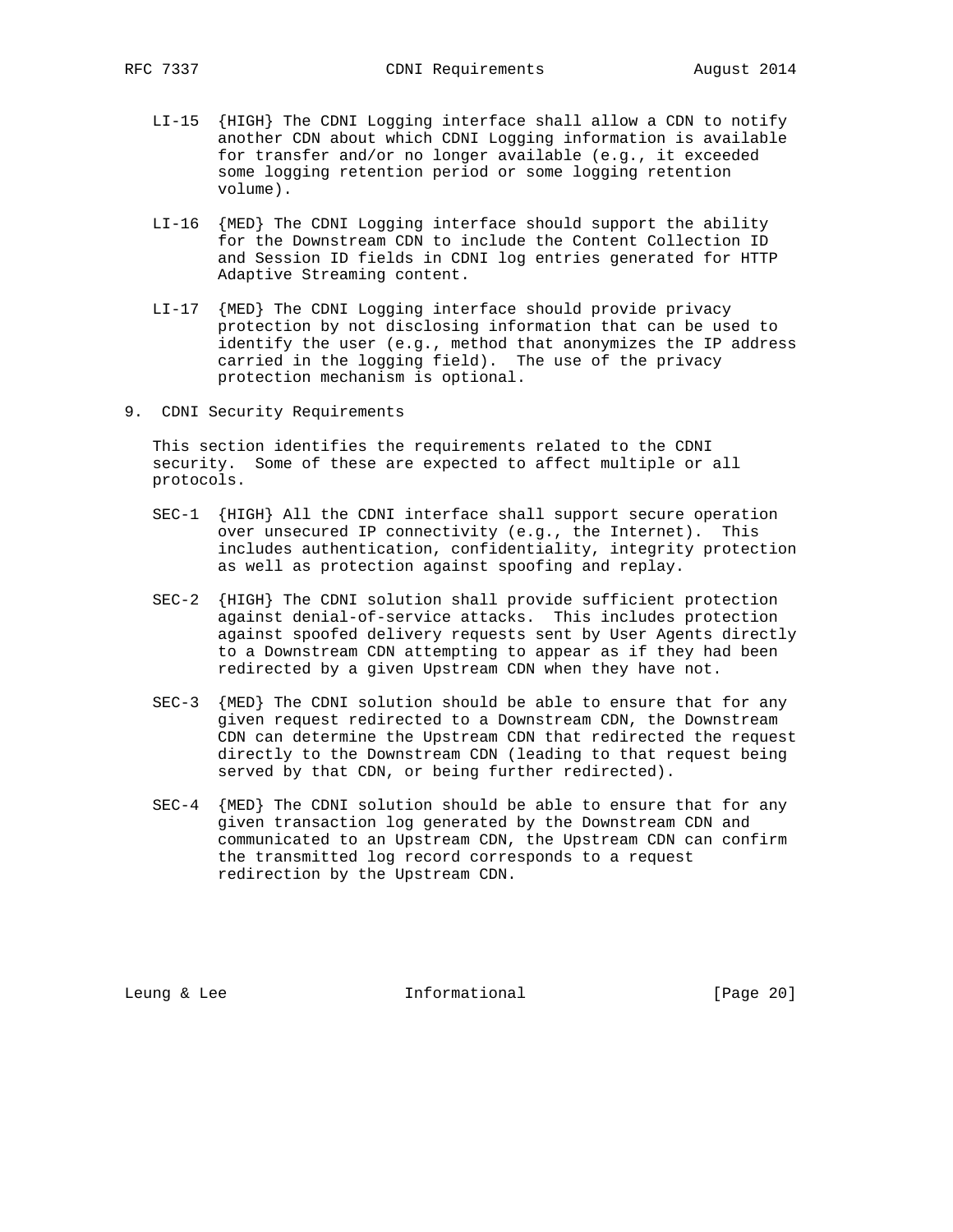- SEC-5 {LOW} The CDNI solution may provide a mechanism allowing an Upstream CDN that has credentials to acquire content from the CSP origin server (or another CDN), to allow establishment of credentials authorizing the Downstream CDN to acquire the content from the CSP origin server (or the other CDN) (e.g., in case the content cannot be acquired from the Upstream CDN).
- 10. Security Considerations

This document discusses CDNI security requirements in Section 9.

11. Contributors

This document reflects contributions from the following individuals:

 Francois Le Faucheur Cisco Systems EMail: flefauch@cisco.com

 Mahesh Viveganandhan Cisco Systems EMail: mvittal@cisco.com

 Grant Watson Alcatel-Lucent (Velocix) EMail: gwatson@velocix.com

12. Acknowledgements

 This document leverages the earlier work of the IETF CDI working group in particular, as documented in [REQ-ROUTE], [DIST-REQS], and [AAA-REQS].

 The authors would like to thank Gilles Bertrand, Christophe Caillet, Bruce Davie, Phil Eardley, Ben Niven-Jenkins, Agustin Schapira, Emile Stephan, Eric Burger, Susan He, Kevin Ma, Daryl Malas, Iuniana Oprescu, and Spencer Dawkins for their input. Serge Manning along with Robert Streijl, Vishwa Prasad, Percy Tarapore, Mike Geller, and Ramki Krishnan contributed to this document by addressing the requirements of the ATIS Cloud Services Forum.

 Ray Brandenburg, Matt Caufield, and Gilles Bertrand provided valuable inputs for HTTP Adaptive Streaming, CDNI Metadata interface, and CDNI Logging interface, respectively.

 Stephen Farrell, Adrian Farrel, Benoit Claise, Sean Turner, Christer Holmberg, and Carlos Pignataro provided review comments that helped improve the document.

Leung & Lee **Informational** [Page 21]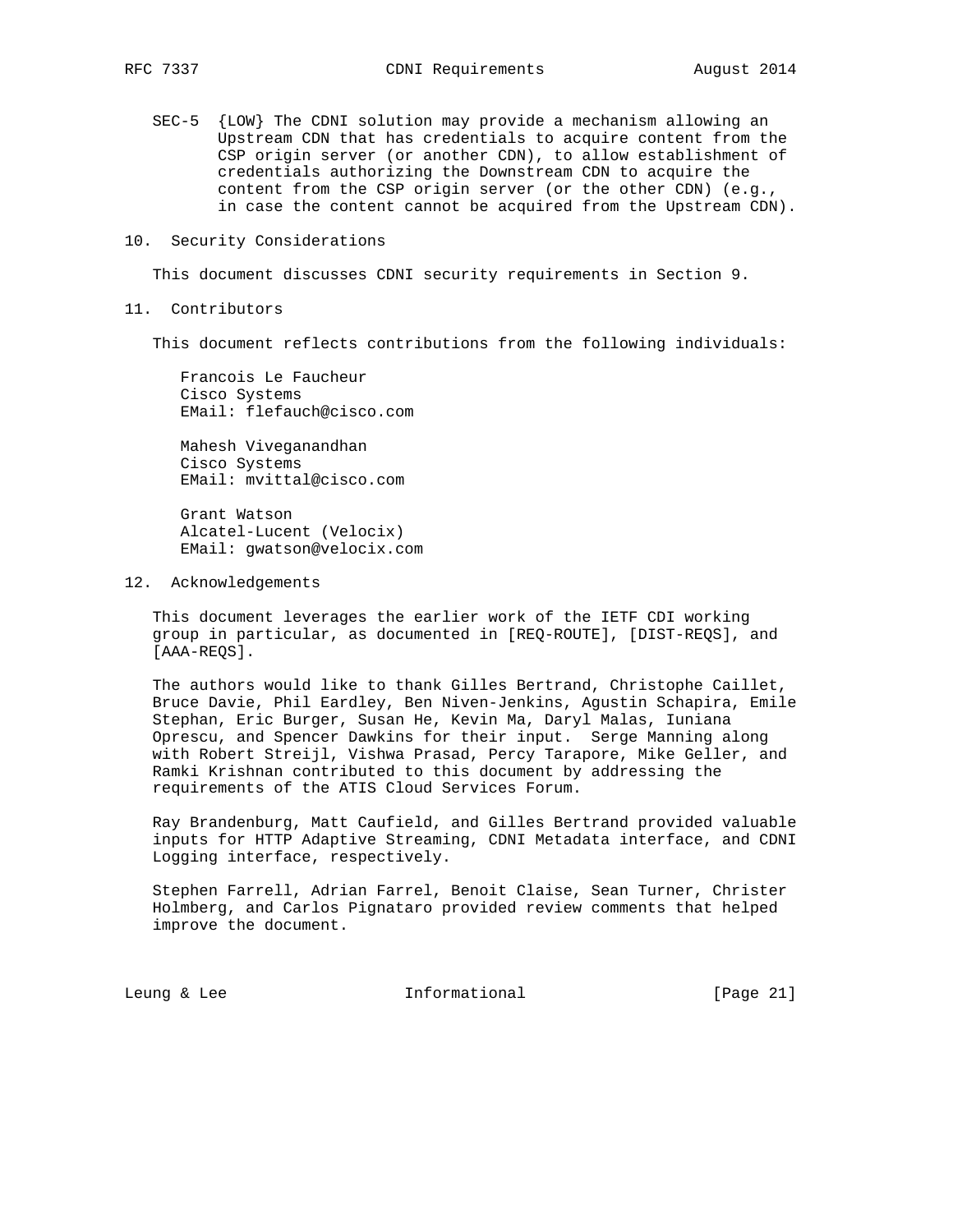# 13. References

- 13.1. Normative References
	- [RFC6707] Niven-Jenkins, B., Le Faucheur, F., and N. Bitar, "Content Distribution Network Interconnection (CDNI) Problem Statement", RFC 6707, September 2012.
	- [RFC7336] Peterson, L., Davie, B., and R. Brandenburg, Ed., "Framework for Content Distribution Network Interconnection (CDNI)", RFC 7336, August 2014.

#### 13.2. Informative References

[AAA-REQS]

 Gilletti, D., Nair, R., Scharber, J., and J. Guha, "Content Internetworking (CDI) Authentication, Authorization, and Accounting Requirements", Work in Progress, June 2001.

[ATIS-0800042]

 ATIS, "ATIS IPTV Content on Demand Service", ATIS-0800042 v002, September 2011, <https://www.atis.org/docstore/ product.aspx?id=25670>.

[DIST-REQS]

 Amini, L., "Distribution Requirements for Content Internetworking", Work in Progress, November 2001.

[REQ-ROUTE]

 Cain, B., "Request Routing Requirements for Content Internetworking", Work in Progress, November 2001.

- [RFC6770] Bertrand, G., Stephan, E., Burbridge, T., Eardley, P., Ma, K., and G. Watson, "Use Cases for Content Delivery Network Interconnection", RFC 6770, November 2012.
- [RFC7230] Fielding, R. and J. Reschke, "Hypertext Transfer Protocol (HTTP/1.1): Message Syntax and Routing", RFC 7230, June 2014.
- [RTMP] Parmar, H., Ed. and M. Thornburgh, Ed., "Adobe's Real Time Messaging Protocol", December 2012, <http://www.adobe.com/content/dam/Adobe/en/devnet/rtmp/ pdf/rtmp\_specification\_1.0.pdf>.

Leung & Lee  $Informational$  [Page 22]